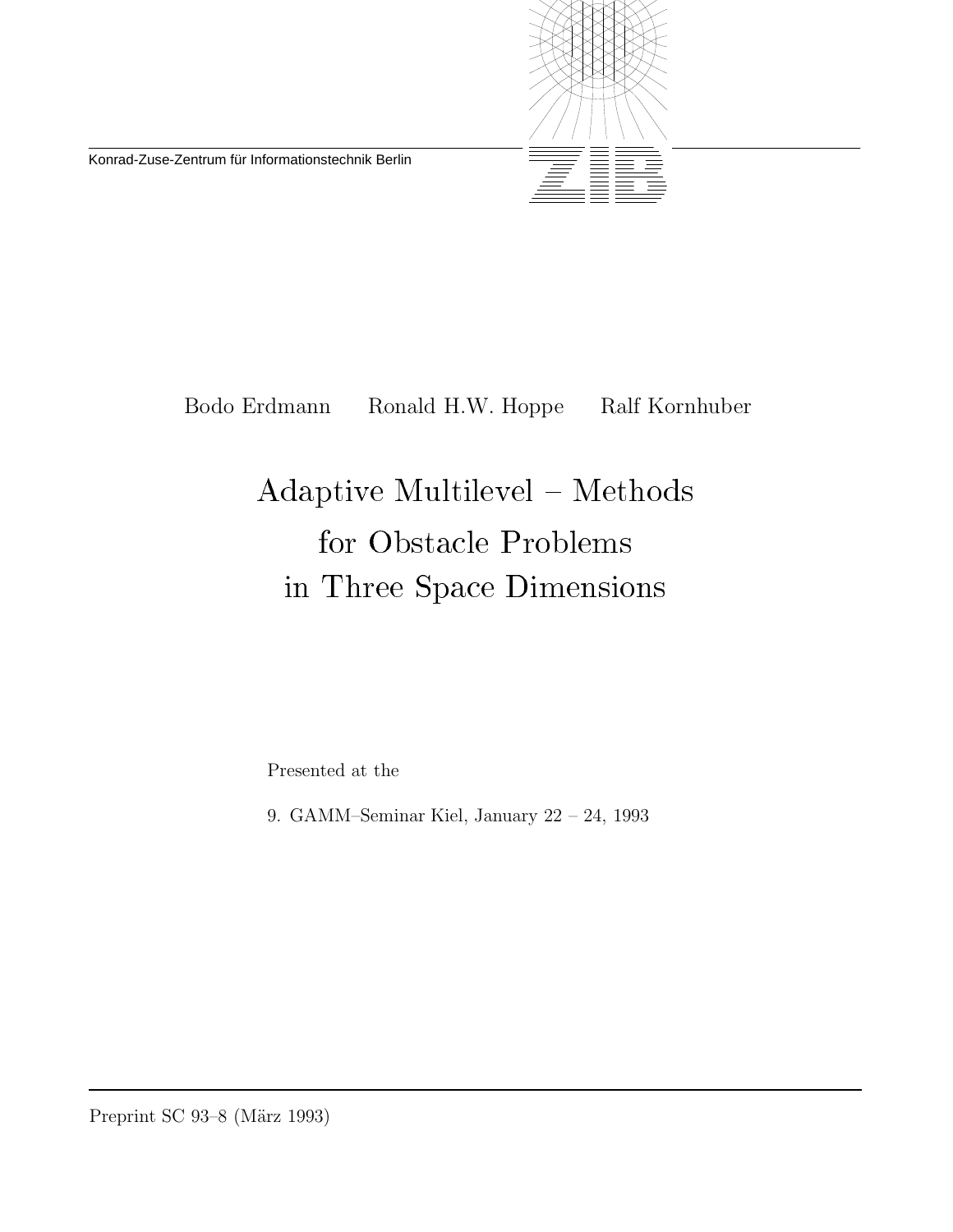## Adaptive Multiple Multiple Multiple Multiple Multiple Multiple Multiple Multiple Multiple Multiple Multiple Mu for Obstacle Problems in Three Space Dimensions

B. Erdmann

*Konrad–Zuse–Zentrum f¨ur Informationstechnik Berlin Heilbronner Str. 10, D–1000 Berlin 31, Fed. Rep. of Germany*

R.H.W. Hoppe

*Mathematisches Institut der Technischen Universit¨at M¨unchen Arcisstr. 21, D–8000 M¨unchen 2, Fed.Rep of Germany*

R. Kornhuber

*Konrad–Zuse–Zentrum f¨ur Informationstechnik Berlin Heilbronner Str. 10, D–1000 Berlin 31, Fed. Rep. of Germany*

Abstract. We consider the discretization of obstacle problems for second order elliptic differential operators in three space dimensions by piecewise linear finite elements. Linearizing the discrete problems by suitable active set strategies, the resulting linear sub–problems are solved iteratively by preconditioned cg–iterations. We propose a variant of the BPX preconditioner and prove an  $O(j)$  estimate for the resulting condition number. To allow for local mesh refinement we derive semi–local and local a posteriori error estimates. The theoretical results are illustrated by numerical computations.

**Key words:** obstacle problems, adaptive finite element methods, multilevel preconditioning, a posteriori error estimates

**AMS (MOS) subject classifications:** 65N30, 65N50, 65N55, 35J85, 49J40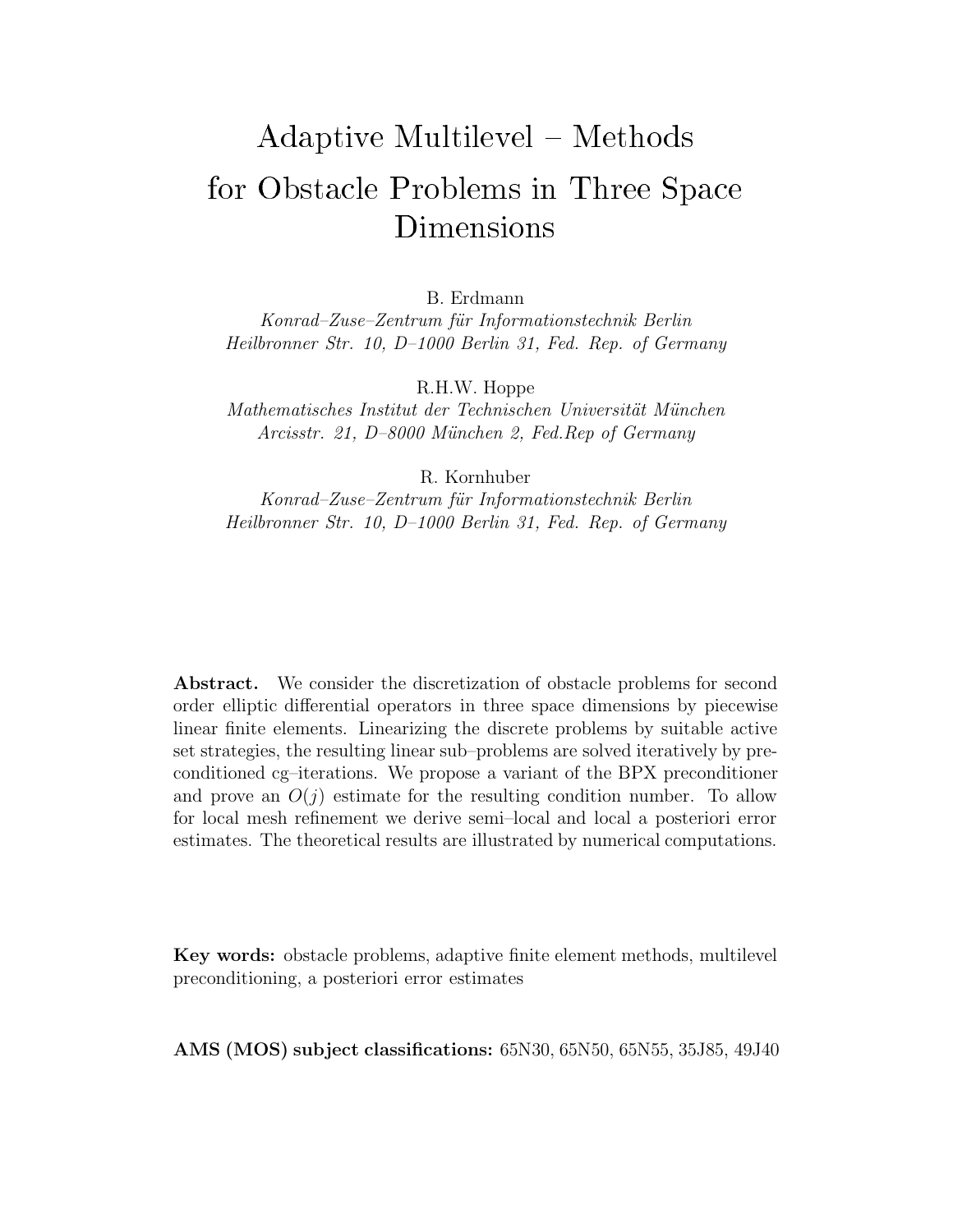#### Chapter 1

### Introduction

Given a closed subspace  $V \subset H^1(\Omega)$ ,  $\Omega$  being a bounded polyhedral domain in the Euclidean space  $\mathbb{R}^3$ , we consider obstacle problems of the form

Find  $u \in K$  such that  $\mathcal{J}(u) \leq \mathcal{J}(v)$ ,  $v \in K$ , (1.1)

for the energy functional  $\mathcal{J}$ ,

$$
\mathcal{J}(v) = \frac{1}{2}a(v, v) - \ell(v), \ v \in V,
$$

and a closed, convex set  $K \subset V$ ,

$$
K = \{ v \in V | v(\mathbf{x}) \le \varphi(\mathbf{x}) \text{ a.e. in } \Omega \}.
$$

Assuming that  $\mathcal J$  is induced by a symmetric *V*-elliptic bilinear form  $a(\cdot, \cdot)$ ,

$$
a(v, w) = \int_{\Omega} \sum_{i,j=1}^{3} a_{ij} \partial_i v \partial_j w \, d\mathbf{x},
$$

and some functional  $\ell \in V'$ , it is well–known that  $(1.1)$  is equivalent to the variational inequality

Find 
$$
u \in K
$$
 such that  $a(u, u - v) \le \ell(u - v)$ ,  $v \in K$ . (1.2)

For simplicity we restrict our considerations to the case  $V = H_0^1(\Omega)$ . To ensure existence and uniqueness of the solution  $u$  of  $(1.1)$  and  $(1.2)$ , respectively, we assume  $\varphi \in H^1(\Omega)$ ,  $\varphi \geq 0$  a.e. on the boundary  $\partial \Omega$ , and  $a_{ij} \in L^{\infty}(\Omega)$ satisfying

a) 
$$
a_{ij}(\mathbf{x}) = a_{ji}(\mathbf{x}), \quad 1 \le i, j \le 3,
$$
  
\nb)  $\alpha_0 |\xi|^2 \le \sum_{i,j=1}^3 a_{ij}(\mathbf{x}) \xi_i \xi_j \le \alpha_1 |\xi|^2, \quad \xi \in \mathbb{R}^3, \quad 0 < \alpha_0 \le \alpha_1.$  (1.3)

for almost all  $\mathbf{x} \in \Omega$ .

Discretizing (1.2) in space by continuous, piecewise linear finite elements with respect to a partition  $\mathcal T$  of  $\Omega$  in tetrahedra, we consider the efficient solution of the resulting finite dimensional variational inequality together with the appropriate choice of  $\mathcal T$ .

As the convergence rate of standard projected relaxation methods (e.g. [16]) is well–known to deteriorate with increasing refinement, a variety of multigrid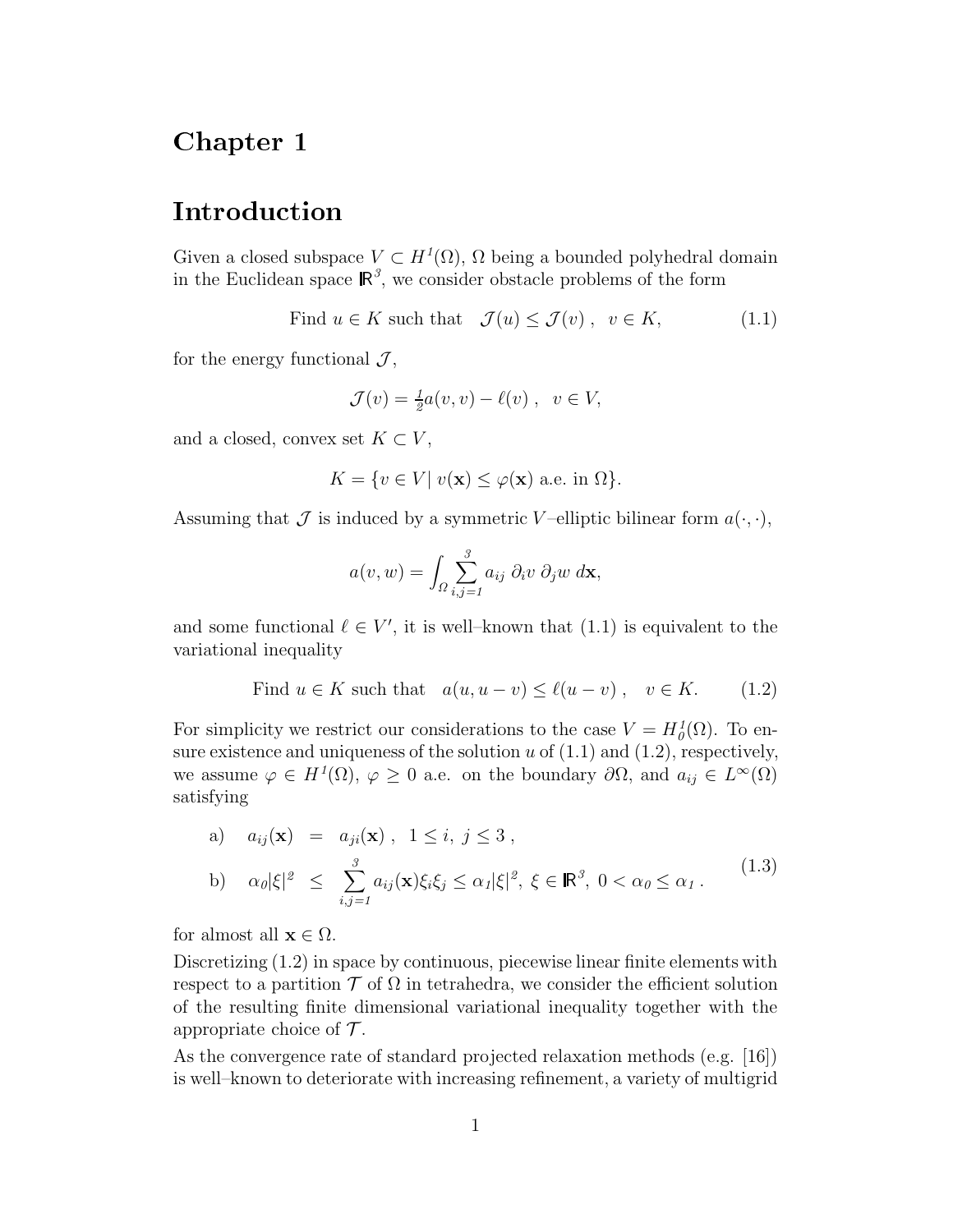methods has been developed in the last decade. For an overview we refer to [23]. In the present paper we consider some sort of linearization based on active set strategies (e.g. [18, 19, 20]). This is a class of iterative schemes where in each iteration step a set of active constraints is prespecified and then a reduced linear sub–problem has to be solved for the computation of the new iterate. In the following section we will briefly recall the algorithm proposed in [19, 20].

The reduced linear problems arising in each step of the active set strategy can be regarded as usual Dirichlet problems on some reduced computational domain and hence may be solved iteratively by appropriate multigrid methods [18, 19, 20] or multilevel preconditioned cg–iterations [22, 23]. The construction and analysis of a suitable variant of the BPX preconditioner [10] will be subject of Section 3. Using the well–known interpretation as additive Schwarz methods [7, 34, 37, 38], it is shown that the condition number is bounded in terms of  $O(j)$  provided that the free boundary is sufficiently regular. Note that the regularity condition is resulting from the non–local character of the  $L^2$ -projection compared to the interpolation arising in the analysis of the hierarchical basis preconditioner [23]. Probably, this non-optimal bound can be improved by more sophisticated techniques [9, 12, 31].

For the adaptive construction of a suitable hierarchy of triangulations, efficient and reliable a posteriori error estimates are required. In [23, 26] the basic concept of [13, 28] relying on suitable localizations of the discretized defect problem has been extended to variational inequalities. Related results in three space dimensions are presented in Section 4. Note that a posteriori estimates for a penalty method have been proposed in [25], while a recent generalization of the well–known Bank/Weiser estimator [4] can be found in  $|1|$ .

The final section is devoted to some numerical experiments supporting the theoretical findings.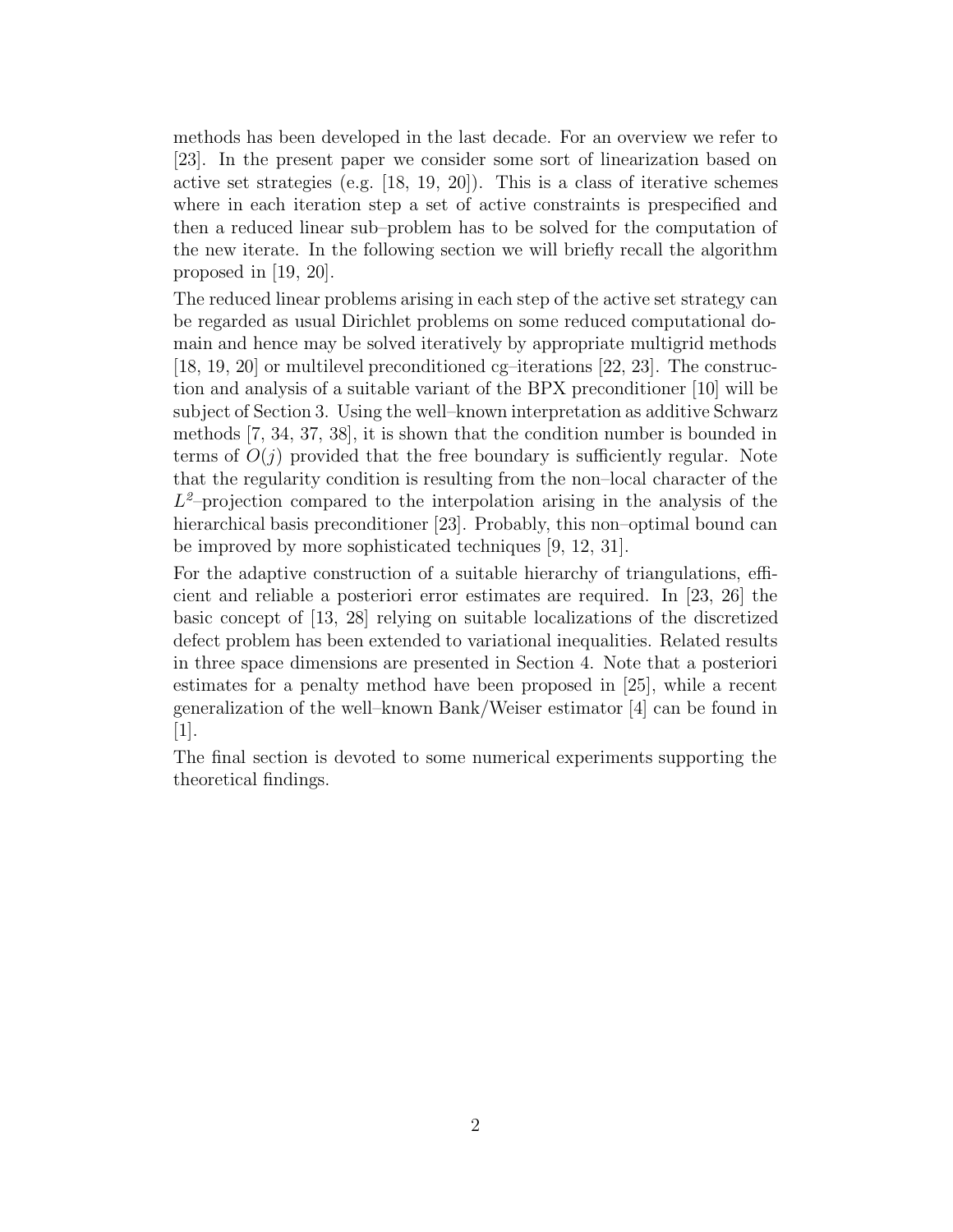#### Chapter 2

#### Active Set Strategies

A partition  $\mathcal T$  of the computational domain  $\Omega \subset \mathbb{R}^3$  in tetrahedra is called triangulation. Henceforth we only consider triangulations which are conforming in the sense that the intersection of two different tetrahedra  $t, t' \in \mathcal{T}$ either consists of a common triangular face, a common edge, a common vertex or is empty. The sets of vertices *p* and edges *e* which are not part of the boundary  $\partial\Omega$  are called  $\mathcal N$  and  $\mathcal E$ , respectively. We approximate  $H^1_0(\Omega)$  by the subspace  $\mathcal S$  of continuous, piecewise linear finite elements vanishing on the boundary  $\partial\Omega$ . The nodal basis functions  $\lambda_p \in \mathcal{S}, p \in \mathcal{N}$  are defined by  $\lambda_p(q) = \delta_{pq}, p, q \in \mathcal{N}$ , (Kronecker delta).

Further, let  $\varphi_{\mathcal{T}} \in \mathcal{S}$  be a discrete obstacle approximating the given obstacle  $\varphi$ in an appropriate sense. For example,  $\varphi_{\tau}$  may be chosen as the  $L^2$ -projection of  $\varphi$  onto S or, if  $\varphi \in C(\overline{\Omega})$ , as the S–interpolate. Correspondingly, we denote by  $K_{\mathcal{T}} = \{v \in \mathcal{S} | v \leq \varphi_{\mathcal{T}}\}\$  the set of discrete constraints. Then the finite element approximation of (1.1) amounts to the computation of an element  $u_{\mathcal{T}} \in K_{\mathcal{T}}$  satisfying

$$
a(u_{\mathcal{T}}, u_{\mathcal{T}} - v) \le \ell(u_{\mathcal{T}} - v), \ v \in K_{\mathcal{T}} . \tag{2.1}
$$

The finite dimensional variational inequality (2.1) will be solved iteratively by the active set strategy proposed in [19, 20]:

#### **Active set strategy**

Step 1: Choose an initial iterate  $u^{(0)} \in \mathcal{S}$ .

Step 2: Given  $u^{(\nu)} \in \mathcal{S}, \nu \geq 0$ , determine the subset of active nodes  $\mathcal{N}^{\bullet} \subset \mathcal{N}$ as the set of points  $p \in \mathcal{N}$  such that

$$
\varphi_T(p) - u^{(\nu)}(p) \le \ell(\lambda_p) - a(u^{(\nu)}, \lambda_p),
$$

while the remaining nodes  $\mathcal{N}^{\circ} = \mathcal{N} \setminus \mathcal{N}^{\bullet}$  are called inactive. Introducing a direct splitting of the finite element space  $S$  into the linear subspaces  $\mathcal{S}^{\circ}$ ,  $\mathcal{S}^{\bullet} \subset \mathcal{S}$  defined by

$$
\mathcal{S}^{\circ} = \{ v \in \mathcal{S} | v(p) = 0, p \in \mathcal{N}^{\bullet} \}, \quad \mathcal{S}^{\bullet} = \{ v \in \mathcal{S} | v(p) = 0, p \in \mathcal{N}^{\circ} \}
$$

the new iterate  $u^{(\nu+1)} \in \mathcal{S}$  is computed from

$$
u^{(\nu+1)} = u^{\bullet} + u^{\circ}, \tag{2.2}
$$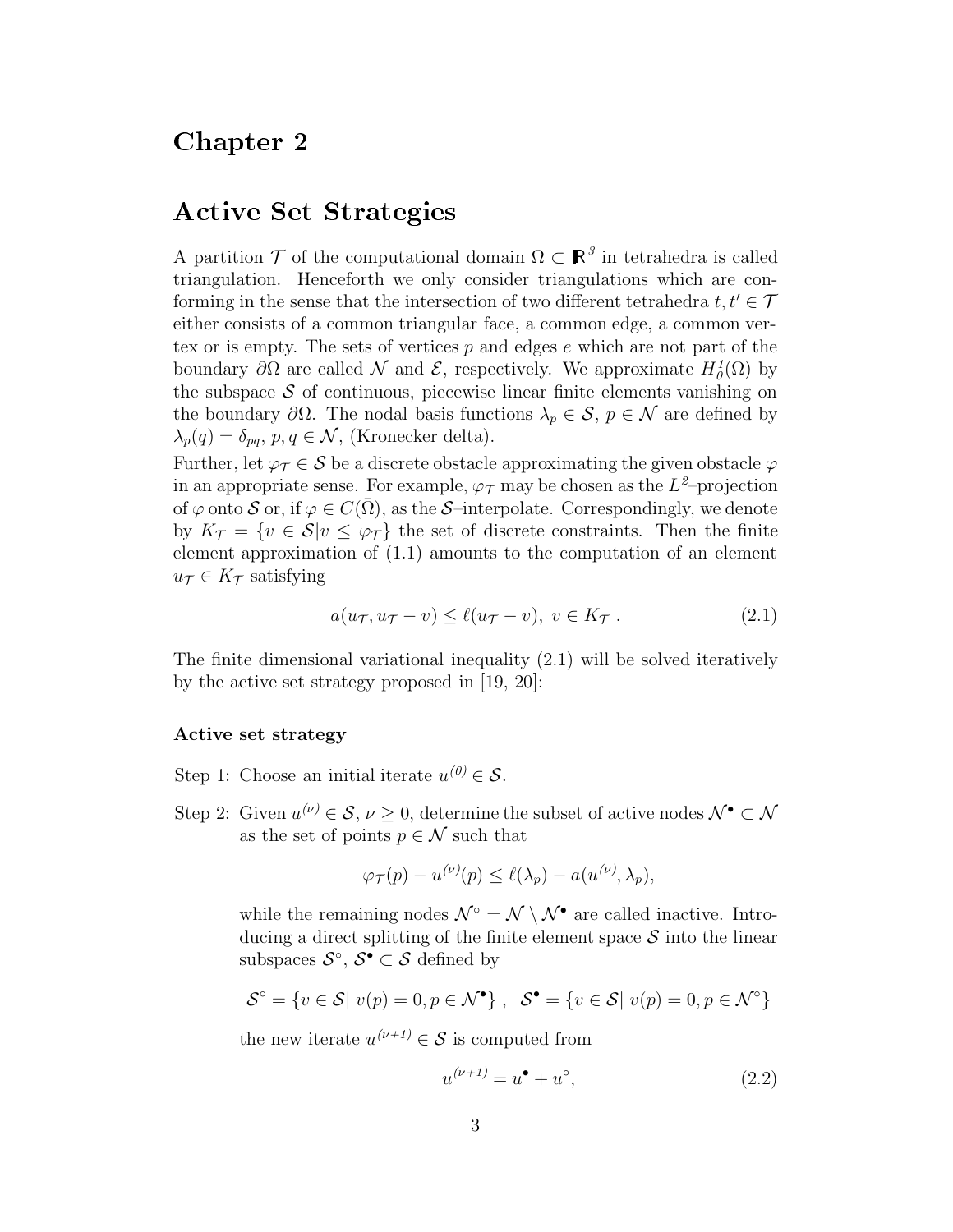where  $u^{\bullet} \in \mathcal{S}^{\bullet}$  is given by

$$
u^{\bullet}(p) = \varphi_{\mathcal{T}}(p), \ \ p \in \mathcal{N}^{\bullet}, \tag{2.3}
$$

and  $u^\circ \in \mathcal{S}^\circ$  is the solution of the reduced linear system

$$
a(u^{\circ}, v) = \ell(v) - a(u^{\bullet}, v) , \quad v \in \mathcal{S}^{\circ}.
$$
 (2.4)

Note that the reduced system (2.4) may be regarded as a Dirichlet problem on the reduced computational domain  $\Omega^{\circ}$ ,

$$
\Omega^{\circ} = \bigcup_{p \in \mathcal{N}^{\circ}} \operatorname{supp} \lambda_p. \tag{2.5}
$$

**Remark 2.1** It is well–known (c.f. [19, 20]) that for arbitrarily given initial iterate  $u^{(0)}$  the iterates  $u^{(\nu)}$ ,  $\nu \geq 1$ , converge monotonically decreasingly to the solution  $u$  of  $(2.1)$  provided that the finite element discretization is monotone. Note that in three dimensions this condition may be violated even if the underlying triangulation satisfies the Delaunay condition that the circumsphere of the four vertices of any tetrahedron in the triangulation contains no vertices in its interior [29]. However, there is numerical evidence that even the approximate solution of the reduced subproblems (2.4) up to some accuracy  $\kappa$  leads to satisfying results if  $\kappa$  is chosen small enough. The actual choice of  $\kappa$  which seems to depend on regularity properties of the problem is still an open question.

In the inexact case, the convergence of a related most constrained strategy has been proved in [18], providing a stopping criterion for the inner iteration. However, this strategy turns out to be much too pessimistic in actual computations leading to a prohibitive large number of outer iteration steps.

Following [23] the reduced linear subproblems will be solved approximately by preconditioned conjugate gradient iteration. For basic information about the preconditioned *cg*–method we refer to [2] while the construction of appropriate multilevel preconditioners will be considered in the next section.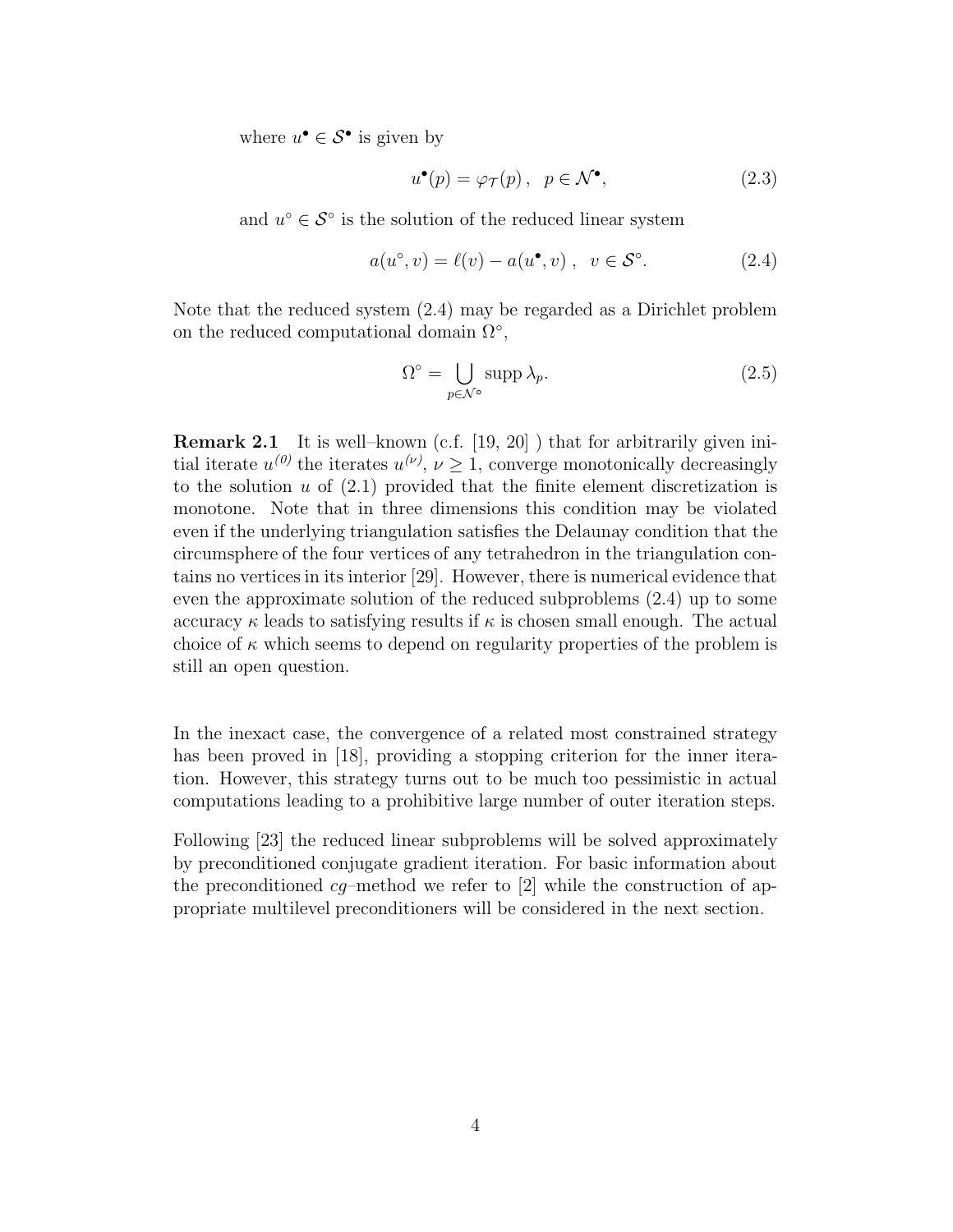#### Chapter 3

### Reduced BPX Preconditioning

Let  $\mathcal{T}_{0}$  be an intentionally coarse conforming triangulation of  $\Omega$ . Based on some refinement criterion the partition  $\mathcal{T}_{\theta}$  is refined several times providing a sequence of triangulations and a corresponding sequence of finite element spaces. The underlying refinement algorithm is a straightforward extension of the well–established red/green refinement technique proposed in [5] to three space dimensions. To provide a regular (red) refinement of some tetrahedron *t*, first the edges of *t* are bisected as shown in Figure 3.1 leading to a partition in four similar sub–tetrahedra and an octahedron. To preserve the shape



**Figure 3.1**: Regular Refinement of the Triangular Faces

regularity of the elements, the remaining octahedron is subdivided according to the strategy of Bey [6] ( see Figure 3.2 ). After local regular refinement we use three different types of irregular (green) closures depicted in the Figures 3.3–3.5 to obtain a conforming triangulation. For a detailed description of the refinement algorithm we refer to [8].

As usual, a refined tetrahedron is said to be the father of its sub–tetrahedra,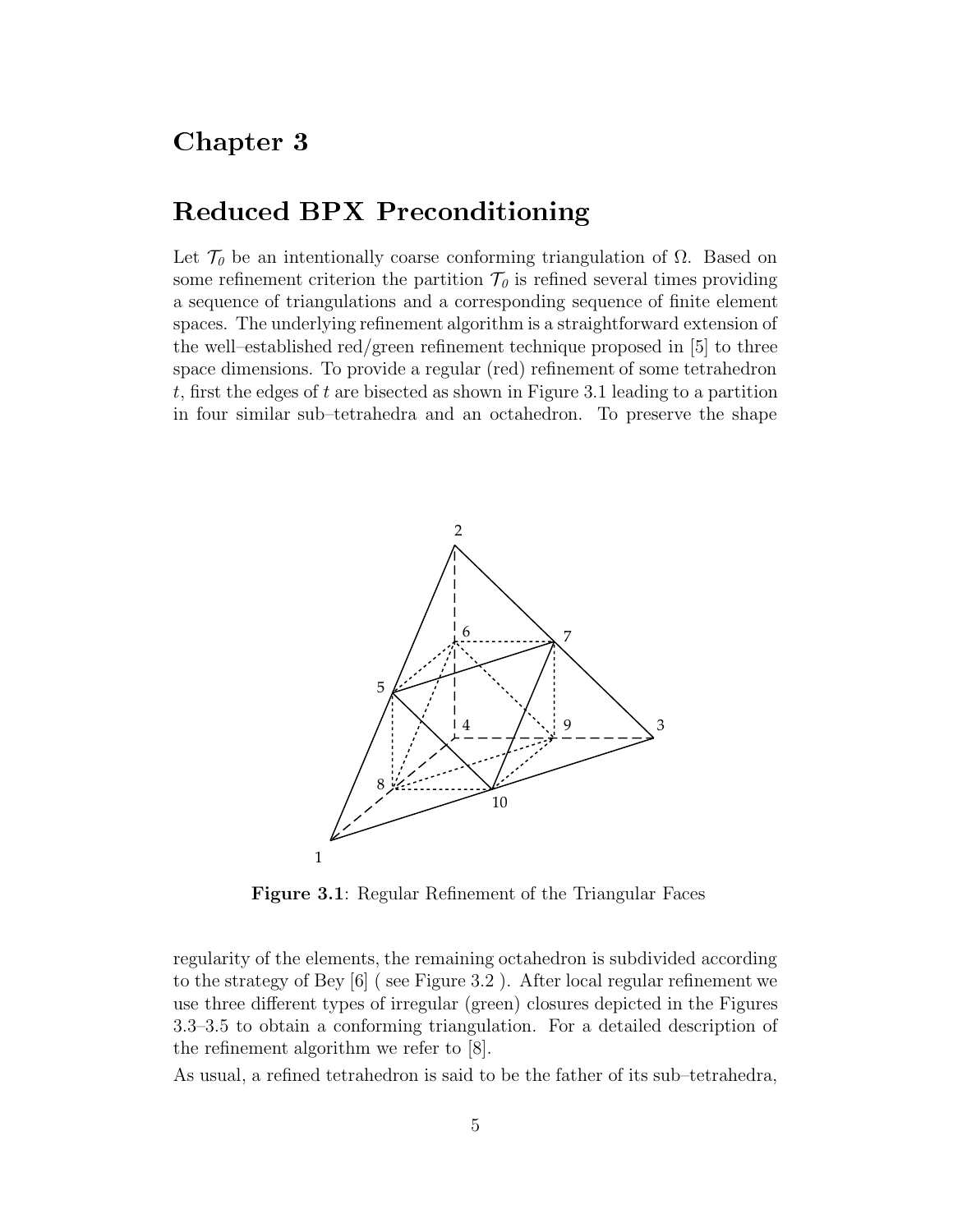

**Figure 3.2**: Splitting of the Remaining Octahedron in Four Tetrahedra w.r.t. the Diagonal (5,9)

which are in turn called sons. The depth of a tetrahedron is given by the number of its ancestors. Finally, the tetrahedra of the initial triangulation  $\mathcal{T}_{0}$  together with all tetrahedra resulting from regular refinement are called regular, while irregular refinement leads to irregular tetrahedra. Using the hierarchical data structures described for instance in the 3–D ELLKASK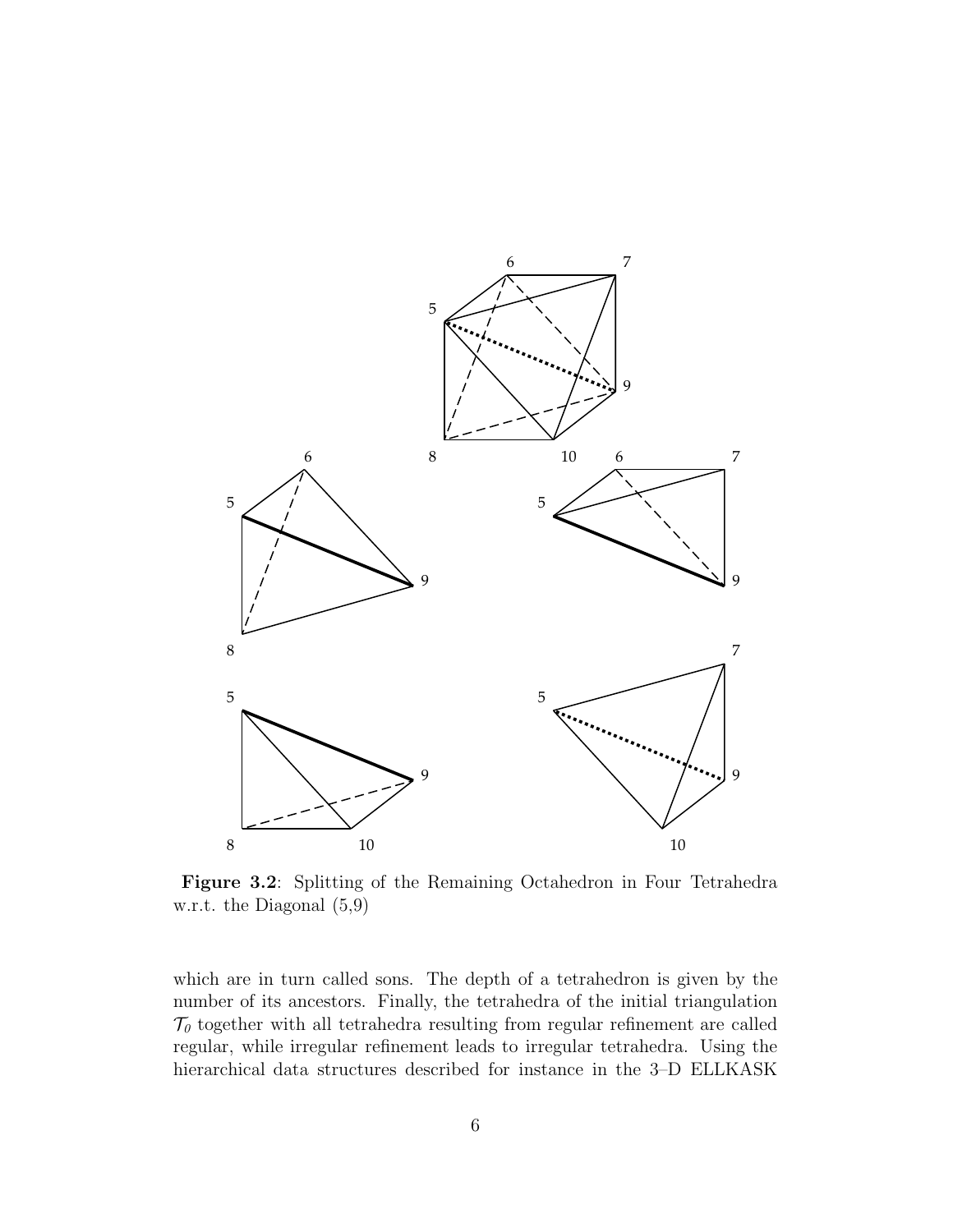

**Figure 3.3**: Green-I Closure

programmer's manual [17] the triangulations produced by this dynamic refinement process are stored as a sequence  $\mathcal{T}_0, \mathcal{T}_1, \cdots, \mathcal{T}_j$  with the following properties.

- (T1) Each vertex of  $\mathcal{T}_{k+1}$  which does not belong to  $\mathcal{T}_k$ , is a vertex of a regular tetrahedron,  $0 \leq k \leq j$ .
- (T2) Irregular tetrahedra have no sons.
- (T3) The father of each tetrahedron  $t \in \mathcal{T}_{k+1} \backslash \mathcal{T}_k$  has depth k,  $0 \leq k < j$ .

The rule (T3) allows for the reconstruction of the whole sequence  $\mathcal{T}_0, \mathcal{T}_1, \cdots, \mathcal{T}_j$ with the properties (T1)–(T3) from the initial triangulation  $\mathcal{T}_{0}$  and the actual triangulation  $\mathcal{T}_i$  alone. We emphasize that in general this sequence does not reflect the dynamic refinement process. For further information we refer to [8, 23] and the literature cited therein.

Due to the rules  $(T1 - T3)$  the sequence  $S_0, \ldots, S_j$  of finite element spaces corresponding to  $\mathcal{T}_0, \ldots, \mathcal{T}_j$  is nested in the sense that

$$
\mathcal{S}_0 \subset \mathcal{S}_1 \subset \ldots \subset \mathcal{S}_j. \tag{3.1}
$$

Now assume that we have a disjoint splitting  $\mathcal{N}_j = \mathcal{N}_j^{\bullet} \cup \mathcal{N}_j^{\circ}$  which may result from an active set strategy applied to (2.1). The remainder of this section will be devoted to the construction of an efficient multilevel preconditioner for the corresponding reduced system

Find 
$$
u_j^\circ \in \mathcal{S}_j^\circ
$$
 such that  $a(u_j^\circ, v) = \ell(v) - a(u_j^\bullet, v)$ ,  $v \in \mathcal{S}_j^\circ$ . (3.2)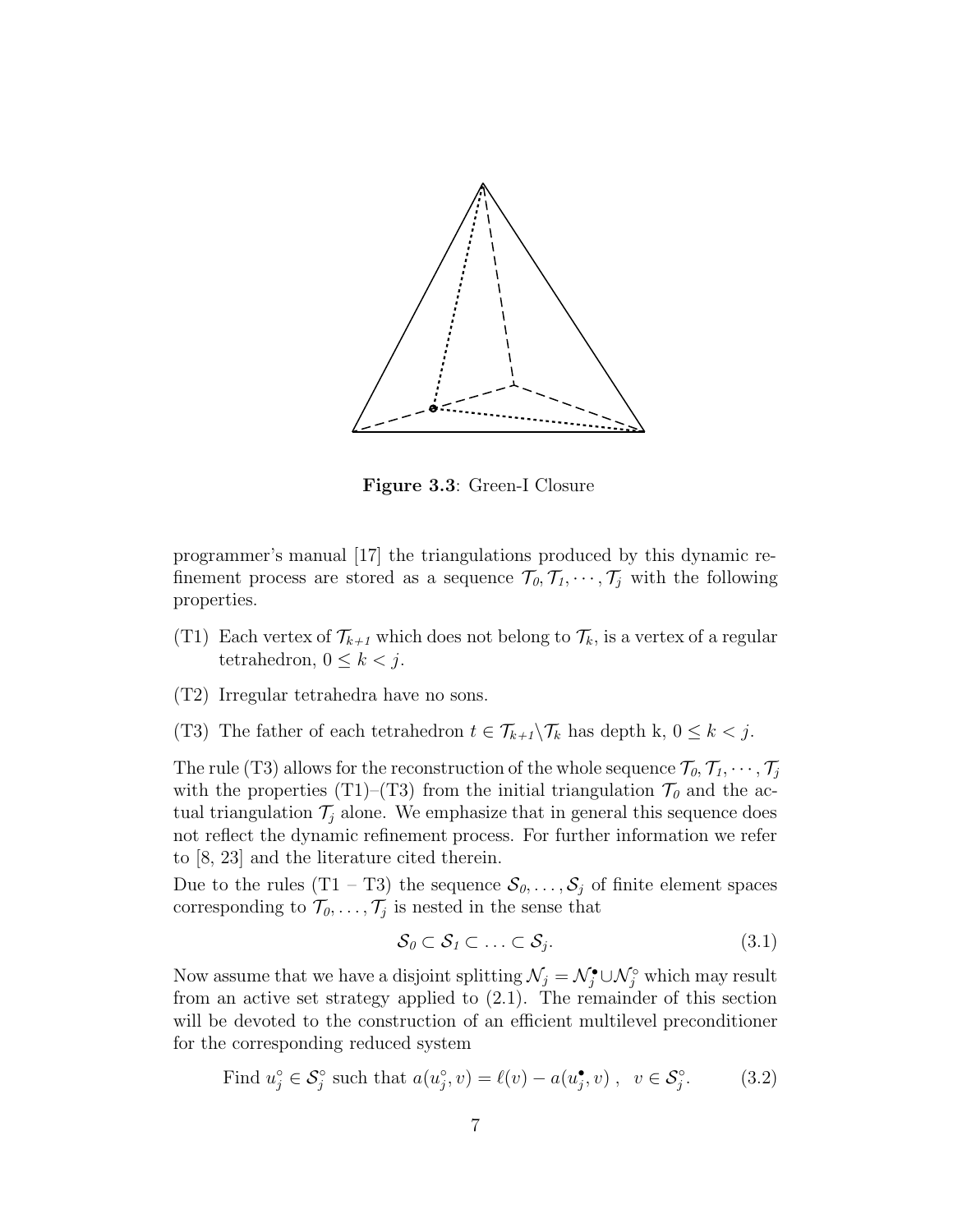

**Figure 3.4**: Green-II Closure

Following [38, 7, 23] the analysis will be carried out in the framework of additive Schwarz methods. Apparently, this approach was initiated in [14] and meanwhile became standard in the theory of multilevel methods. For excellent overviews we refer to [34, 37].

To provide an appropriate multilevel splitting of the reduced finite element space  $S_j^{\circ}$ , we first derive a sequence of finite element spaces  $S_k^{\circ}$ ,  $0 \leq k < j$ , which is nested in the sense of (3.1). For  $0 < k \leq j$ , let  $\mathcal{N}_{k-1}^{\circ}$  be the set of all nodes  $p \in \mathcal{N}_{k-1} \cap \mathcal{N}_k^{\circ}$  whose  $k$ -neighbors  $q \in \mathcal{N}_k \setminus \mathcal{N}_{k-1}$  are also contained in  $\mathcal{N}_k^{\circ}$  and let  $\mathcal{N}_{k-1}^{\bullet} = \mathcal{N}_{k-1} \setminus \mathcal{N}_{k-1}^{\circ}$ . As usual,  $p, q \in \mathcal{N}_k$  are called *k*-neighbors if there is an edge  $e = (p, q) \in \mathcal{E}_k$ . Now the reduced coarse–grid spaces  $\mathcal{S}_k^{\circ}$ are defined as follows

$$
\mathcal{S}_k^{\circ} = \{ v \in \mathcal{S}_k \mid v(p) = 0, \ p \in \mathcal{N}_k^{\bullet} \}, \quad 0 \le k \le j. \tag{3.3}
$$

Note that the definition (3.3) may be replaced by

$$
v \in \mathcal{S}_k^{\circ} \Leftrightarrow v \in \mathcal{S}_k \text{ and } \operatorname{supp} v \subset \Omega_j^{\circ},\tag{3.4}
$$

using the reduced computational domain  $\Omega_j^\circ = \bigcup_{p \in \mathcal{N}_j^\circ} \text{supp } \lambda_p^{(j)}$ . From (3.4) it is obvious that

$$
\mathcal{S}_0^\circ \subset \mathcal{S}_1^\circ \subset \ldots \subset \mathcal{S}_j^\circ \tag{3.5}
$$

so that a multilevel splitting of  $S_j^{\circ}$  can be performed in a straightforward way. In particular we chose the following sets of nodal basis functions,

$$
\Lambda_{0} = \{\lambda_{p}^{(0)} | \lambda_{p}^{(0)} \in \mathcal{S}_{0}^{\circ}\},\
$$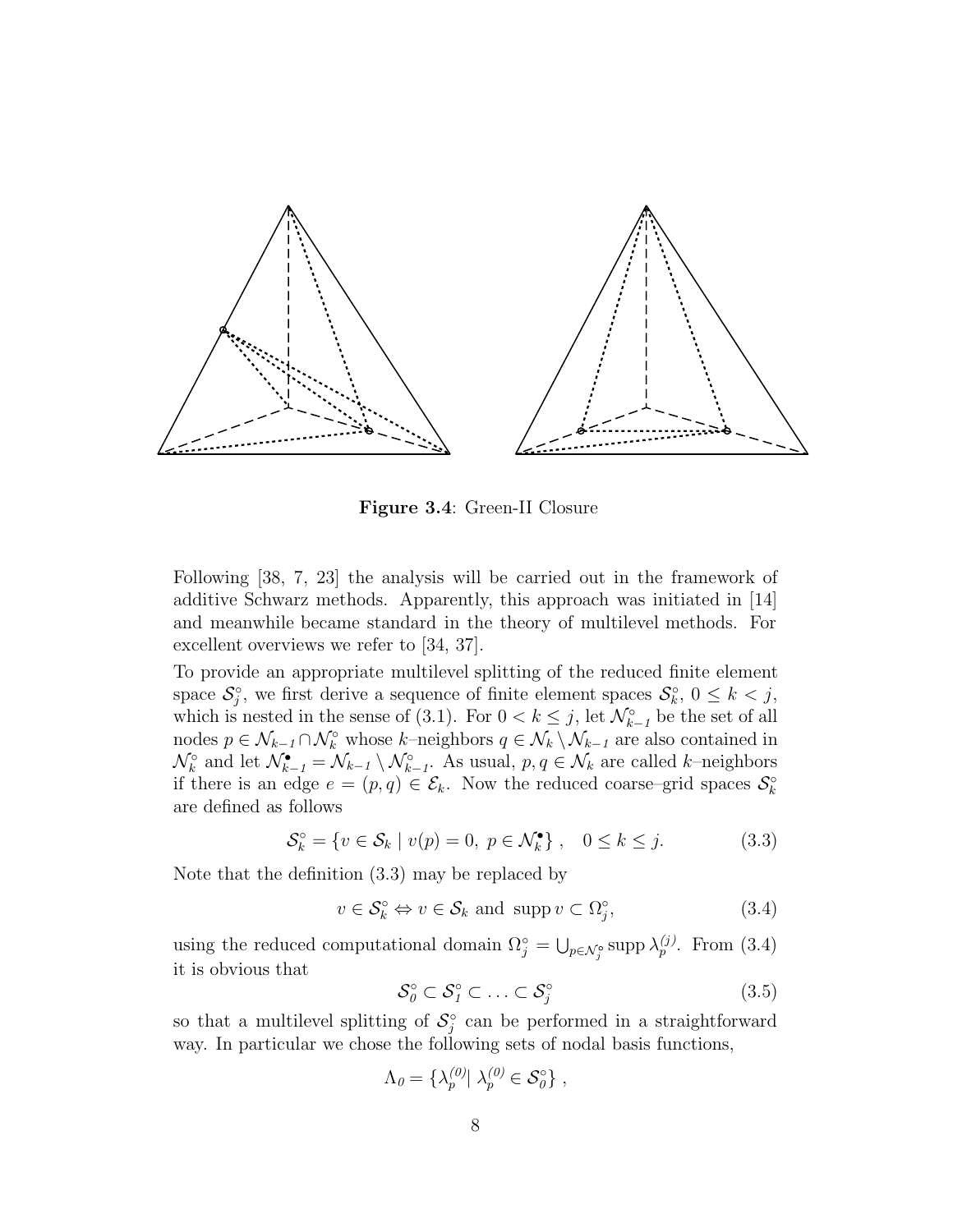

**Figure 3.5**: Green-III Closure

$$
\Lambda_H = \bigcup_{k=1}^j \Lambda_k , \quad \Lambda_k = \{ \lambda_p^{(k)} | \lambda_p^{(k)} \in \mathcal{S}_k^{\circ} \setminus \mathcal{S}_{k-1}^{\circ} \} , \quad 1 \leq k \leq j,
$$

and define a multilevel splitting

$$
\mathcal{S}_j^\circ = V_0 + \sum_{\lambda \in A_H} V_\lambda \tag{3.6}
$$

into the subspaces

$$
V_0 = \text{span}\{\lambda \mid \lambda \in \Lambda_0\}, \quad V_\lambda = \text{span}\{\lambda\}, \quad \lambda \in \Lambda_H. \tag{3.7}
$$

Applying the well–known machinery of additive Schwarz methods ( see for example [15] ) to the multilevel splitting (3.6) we obtain a reformulation

 $Pu_j^\circ = \ell'$ 

of the original problem (3.2). Here

$$
P = P_0 + \sum_{\lambda \in \Lambda_H} P_{\lambda}
$$

denotes the sum of the Ritz projections  $P_{\nu}: \mathcal{S}_{j}^{\circ} \to V_{\nu}, \nu \in \{0, \lambda \in \Lambda_{H}\},\$ defined by

$$
a(P_\nu w, v) = a(w, v) , v \in V_\nu
$$

for each  $w \in \mathcal{S}_j^{\circ}$  and  $\ell' \in (\mathcal{S}_j^{\circ})'$  is chosen appropriately. Denoting by  $(\cdot, \cdot)$  the standard  $L^2$ –inner product we introduce the  $L^2$ –projections  $Q_\nu: \mathcal{S}^\circ_j \to V_\nu$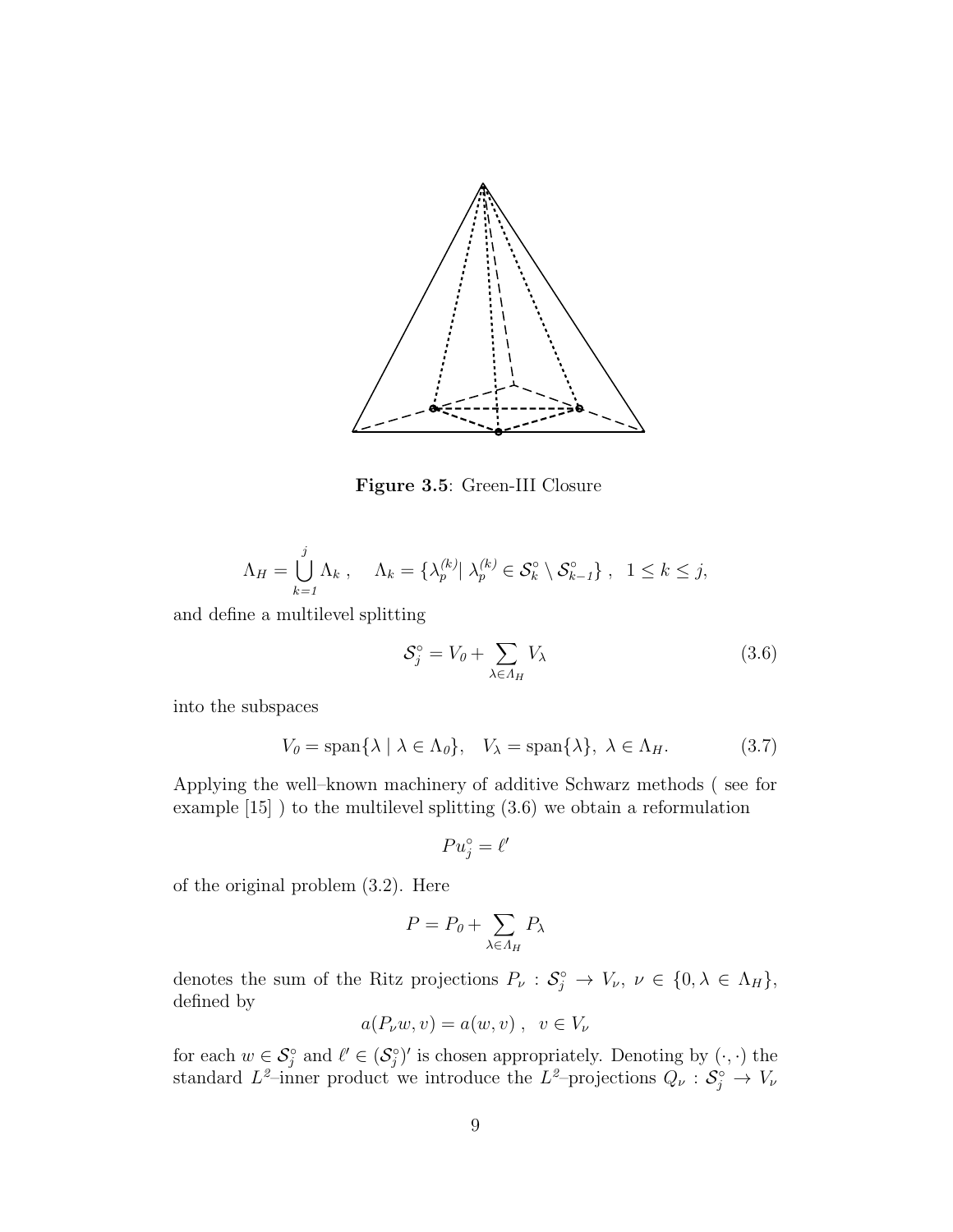and the representation operators  $A_{\nu}: V_{\nu} \to V_{\nu}, \nu \in \{0, \lambda \in \Lambda_H\}$  according to

$$
(Q_{\nu}w,v) = (w,v) , v \in V_{\nu}
$$

for each  $w \in \mathcal{S}_j^{\circ}$  and

$$
(A_{\nu}w,v) = a(w,v) , v \in V_{\nu} ,
$$

for each  $w \in V_{\nu}, \nu \in \{0, \lambda \in \Lambda_H\}$ . Using the  $L^2$ -representation  $A_j : S_j^{\circ} \to S_j^{\circ}$ of  $a(\cdot, \cdot)$  defined by

$$
(A_j w, v) = a(w, v) , v \in \mathcal{S}_j^{\circ} ,
$$

it is easily verified that  $A_{\nu}P_{\nu} = Q_{\nu}A_{j}$ . Hence, the operator *P* may be rewritten as

$$
P = H_j A_j
$$

where  $H_j$  stands for the preconditioner

$$
H_j = A_0^{-1} Q_0 + \sum_{\lambda \in A_H} A_{\lambda}^{-1} Q_{\lambda} .
$$

Evaluation of  $A_{\lambda}^{-1}Q_{\lambda}$  leads to

$$
H_j = A_0^{-1} Q_0 + \sum_{\lambda \in \Lambda_H} \frac{(\cdot, \lambda)}{a(\lambda, \lambda)} \lambda . \tag{3.8}
$$

Note that  $H_j$  may be regarded as multilevel nodal basis preconditioner (c.f. [34]) based on symmetrically truncated basis functions. A possible unsymmetric truncation has been considered in [23]. Note that in the unconstrained case the preconditioner  $H_j$  is reducing to a special formulation of the wellknown BPX preconditioner [10]. An efficient implementation of  $H_j$  is easily derived along the lines indicated in [8].

If  $H_i$  is applied in the context of an active set strategy, the coarse grid space  $V<sub>0</sub>$  may change in each outer iteration step. For this reason, it may be useful to replace the evaluation of  $A_{\theta}^{-1}Q_{\theta}$  by simple diagonal scaling. For a further discussion we refer to [34, 37] and the literature cited therein.

The subsequent analysis of the condition number of  $P = H_i A_j$  will be guided by the following lemma on additive Schwarz methods.

**Lemma 3.1** *i)* Assume that for all  $v \in S_j^{\circ}$  there is a splitting  $v = v_0 + v_1$  $\sum_{\lambda \in \Lambda_H} v_{\lambda}$  *such that* 

$$
c\{a(v_0, v_0) + \sum_{\lambda \in \Lambda_H} a(v_\lambda, v_\lambda)\} \le a(v, v)
$$
\n(3.9)

*holds for some fixed positive constant c. Then we have the estimate*

$$
ca(v, v) \le a(Pv, v) , v \in \mathcal{S}_j^{\circ}.
$$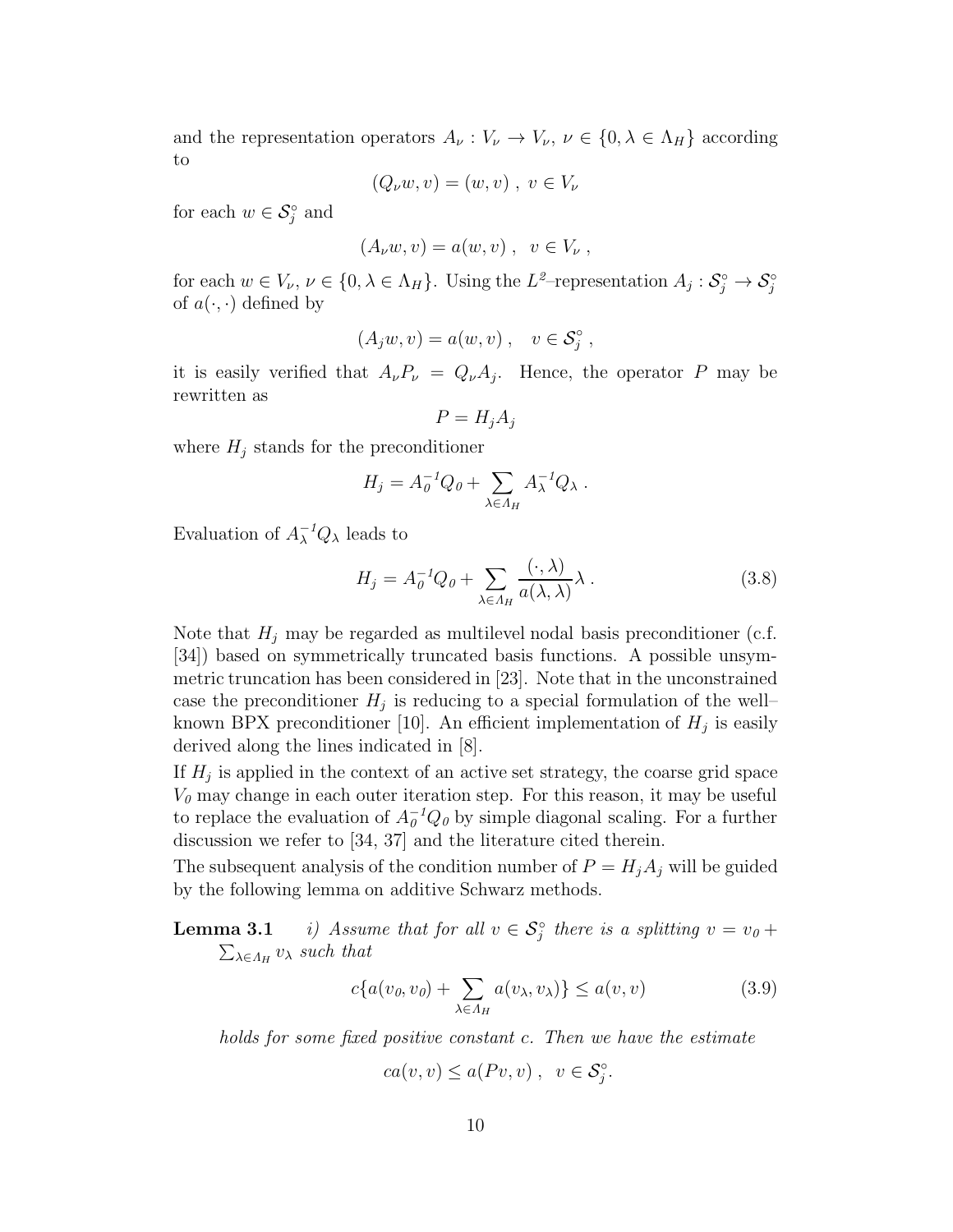*ii)* Assume that for all splittings  $v = v_0 + \sum_{\lambda \in \Lambda_H} v_\lambda$  of  $v \in S_j^{\circ}$  the estimate

$$
a(v, v) \le C\{a(v_0, v_0) + \sum_{\lambda \in \Lambda_H} a(v_\lambda, v_\lambda)\}\tag{3.10}
$$

*holds for some fixed positive constant C. Then we have the estimate*

$$
a(Pv, v) \leq Ca(v, v) , v \in \mathcal{S}_j^{\circ}.
$$

**Proof.** The assertion i) is the well–known lemma of P.L. Lions [30]. The simple proof is sketched for completeness. Let  $v \in \mathcal{S}_j^{\circ}$  and assume that the splitting  $v = v_0 + \sum_{\lambda \in \Lambda_H} v_\lambda$  satisfies the condition (3.9). Then it follows from the definition of the orthogonal projections  $P_\nu$ ,  $\nu \in \{0, \lambda \in \Lambda_H\}$ , and the Cauchy–Schwarz inequality that

$$
a(v,v) \le (a(P_0v,v) + \sum_{\lambda \in \Lambda_H} a(P_\lambda v,v))^{\frac{1}{2}} (a(v_0,v_0) + \sum_{\lambda \in \Lambda_H} a(v_\lambda,v_\lambda))^{\frac{1}{2}}.
$$

Application of (3.9) and the definition of *P* gives the assertion.

To prove ii) we apply (3.10) to the splitting  $P v = P_0 v + \sum_{\lambda \in \Lambda_H} P_\lambda v$  for some fixed  $v \in \mathcal{S}^{\circ}_j$  to obtain

$$
a(Pv, Pv) \le C\{a(P_0v, P_0v) + \sum_{\lambda \in \Lambda_H} a(P_\lambda v, P_\lambda v)\} = Ca(Pv, v)
$$

which completes the proof.

The assumptions (3.9) and (3.10) can be regarded as an asymptotic orthogonality of the subspaces  $V_{\nu}$ ,  $\nu \in \{0, \lambda \in \Lambda_H\}$ . Note that (3.10) is frequently established by strengthened Cauchy–Schwarz inequalities measuring the angles between  $V_\nu$  with respect to  $a(\cdot, \cdot)$  or any other symmetric bilinear form which is generating a uniformly equivalent norm on  $S_i$ .

In addition to the usual (semi) norms  $\|\cdot\|_{\theta}$  and  $|\cdot|_{I}$  of  $L^{2}(\Omega)$  and  $H^{1}(\Omega)$  we will make use of the local (semi) norms  $\|\cdot\|_{0,\Omega_0}$  and  $|\cdot|_{1,\Omega_0}$  induced by

$$
(v, w)_{\Omega_0} = \int_{\Omega_0} v(x) w(x) dx , \quad v, w \in L^2(\Omega_0)
$$

and the semi–inner product

$$
(v, w)_{1, \Omega_0} = \sum_{i=1}^3 (\partial_i v, \partial_i w) , \quad v, w \in H^1(\Omega_0)
$$

for measurable  $\Omega_{\theta} \subset \Omega$ . We introduce the  $L^2$ -projection  $Q_k : \mathcal{S}^{\circ}_j \to \mathcal{S}^{\circ}_k$  by

$$
(Q_k w, v) = (w, v), \quad v \in \mathcal{S}_k^{\circ} , \quad 0 \le k \le j.
$$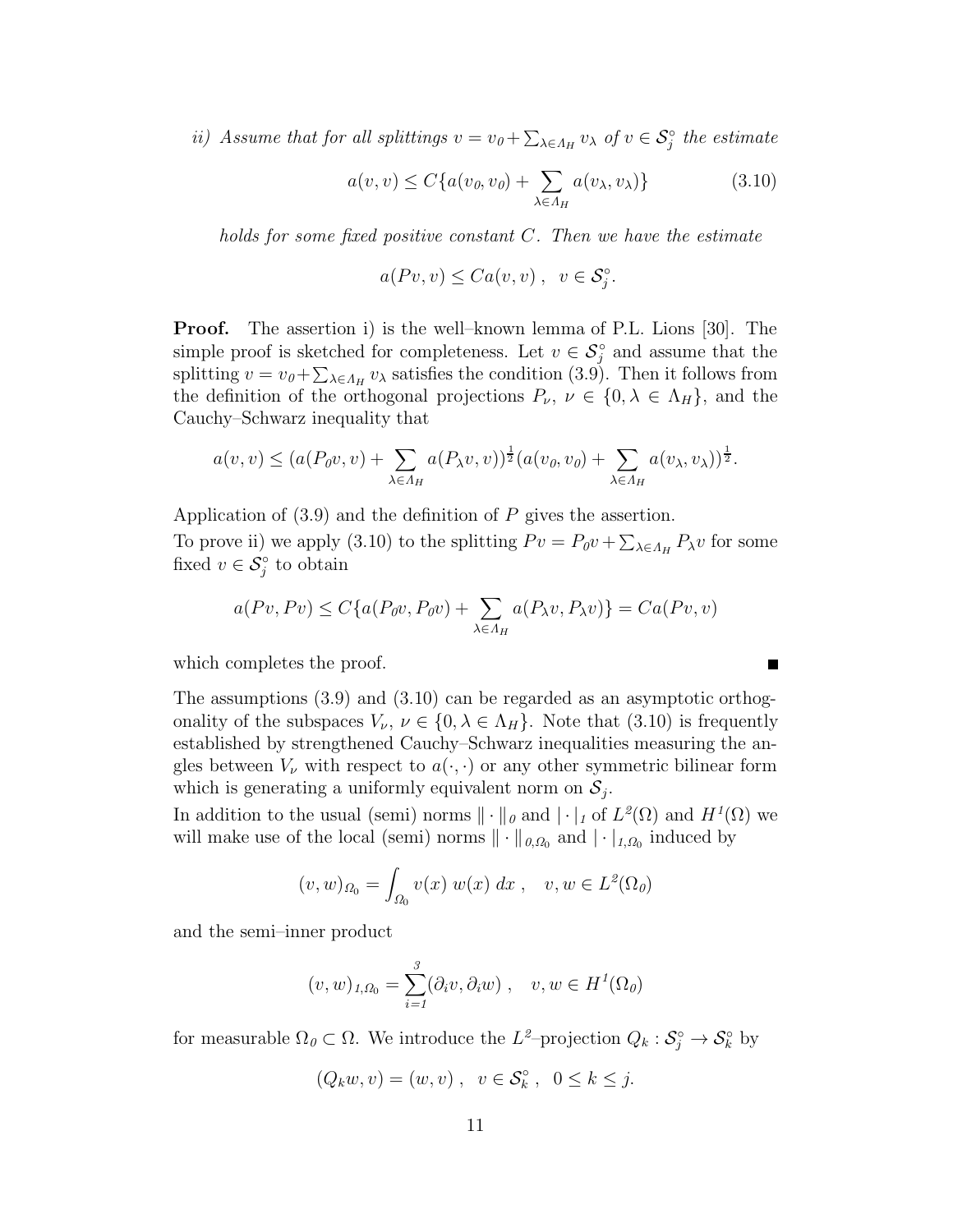and denote the diameter of a tetrahedron *t* by  $h(t)$ . For every node  $p \in \mathcal{N}_k$ and every tetrahedron  $t \in \mathcal{T}_k$  we define  $U(p, k) = \text{supp }\lambda_p^{(k)}$  and

$$
U(t,k) = \{t' \in \mathcal{T}_k \mid t \cap t' \neq \emptyset\}
$$

as the union of all tetrahedra in  $\mathcal{T}_k$  intersecting *t*. Finally, constants depending only on the ellipticity (1.3) and the shape regularity of  $\mathcal{T}_{0}$  will be denoted by *c* or *C*. Other parameters will be indicated explicitly.

We take up the analysis of the preconditioners with the following technical lemma

**Lemma 3.2** *For some fixed*  $k$ *,*  $0 < k \leq j$ *, let*  $\Lambda_{k-1} = \emptyset$  *and*  $\Lambda_k \neq \emptyset$ *. Then we have the estimate*

$$
\sum_{p \in \mathcal{N}_k^{\circ}} |v_k(p)\lambda_p^{(k)}|_1^2 \le C|v_k|_1^2, \ \ v_k \in \mathcal{S}_k^{\circ}.
$$

**Proof.** Let  $p \in \mathcal{N}_{k-1}$ . As  $\Lambda_{k-1} = \emptyset$ , *p* is either contained in  $\mathcal{N}_{k}^{\bullet}$  or has at least one *k*-neighbor  $q \in \mathcal{N}_k \setminus \mathcal{N}_{k-1}$  which is contained in  $\mathcal{N}_k^{\bullet}$ . Hence, the semi–norm  $|\cdot|_1$  is a norm on the restriction of  $v_k \in S_k^{\circ}$  to  $U(p, k-1)$ . Now it follows from the uniform shape regularity of  $\mathcal{T}_k$  and the equivalence of norms on finite dimensional spaces that

$$
\sum_{q \in \mathcal{N}_k \cap U(p,k-1)} |v_k(q)\lambda_q^{(k)}|_1^2 \le c|v_k|_{1,U(p,k-1)}^2, \quad v_k \in \mathcal{S}_k^{\circ},
$$

Summing up over all  $p \in \mathcal{N}_{k-1}$  gives the assertion.

The following assumption is crucial for the stability of the  $L^2$ -projections *Qk*.

(Q) There is a constant  $c_0 > 0$  independent of *j* such that for  $0 \leq k \leq j$ and all  $t \in \mathcal{T}_k$  with the property  $t \cap \mathcal{N}_j^{\circ} \neq \emptyset$  we have the estimate

$$
||v||_{0,U(t,k)} \le c_0 h(t) |v|_{1,U(t,k)}, \quad v \in \mathcal{S}_j^{\circ}.
$$
 (3.11)

**Remark 3.1** Recall that the reduced problem  $(3.2)$  may be regarded as a Dirichlet problem on the reduced computational domain  $\Omega_j^{\circ}$ . It is the basic source of trouble that in general the boundary of  $\Omega_j^{\circ}$  is not represented exactly on lower levels. In particular, we cannot control the shape regularity of  $U(t, k)$  intersecting the free boundary so that we cannot derive  $(3.11)$  from Poincaré's inequality via local transformations to a finite number of reference configurations as in the neighborhood of *∂*Ω ( compare the proof of Lemma 4.1 in [36]). Recall that the boundary *∂*Ω of Ω is known to consist of the faces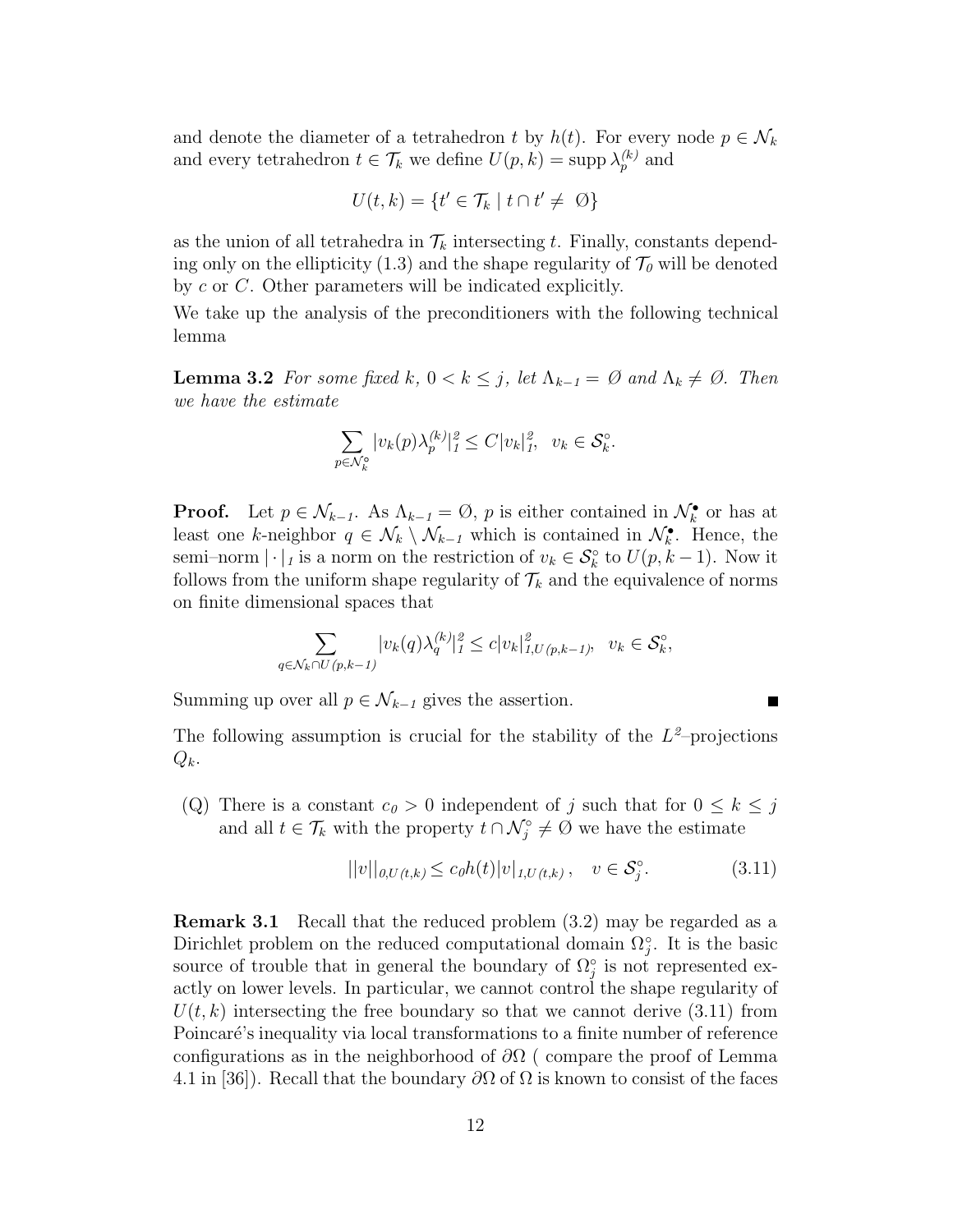of the coarse tetrahedra  $t \in \mathcal{T}_0$ . Hence, the assumption (Q) may regarded as an asymptotic regularity assumption on the discrete free boundary  $\partial\Omega^{\circ}_{\theta} \setminus \partial\Omega$ .

**Lemma 3.3** *Assume that* (*Q) holds. Then the*  $L^2$ *-projections*  $Q_k$ ,  $0 \le k \le$ *j, satisfy the error estimate*

$$
||v - Q_k v||_{\theta}^2 \le c4^{-k} |v|_1^2, \quad v \in \mathcal{S}_k^{\circ}.
$$
 (3.12)

*Moreover, the*  $Q_k$  *are*  $H^1$ *-stable in the sense that* 

$$
|Q_k v|_1^2 \le C |v|_1^2, \quad v \in \mathcal{S}_j^\circ. \tag{3.13}
$$

*The constants*  $c, C$  *depend only on the local geometry of*  $\mathcal{T}_0$  *and the constant c*<sup>0</sup> *from (Q).*

**Proof.** The proof follows almost literally the arguments of Yserentant [36] in his proofs of Theorem 4.3 and Theorem 4.5. However, the application of Poincaré's inequality in the proof of Lemma 4.1 has to be replaced by  $(3.11)$ if  $U(t, k)$  intersects the free boundary.

Now we are ready to state the main result of this section.

**Theorem 3.1** *Assume that the condition* (Q) *holds. Then there exist constants*  $K_0$ ,  $K_1$  depending only on  $\alpha_0$ ,  $\alpha_1$  in (1.3), the shape regularity of  $\mathcal{T}_0$ and the constant  $c_0$  *in*  $(Q)$  *such that the estimate* 

$$
K_0(j+1)^{-1}a(v,v) \le a(H_jA_jv,v) \le K_1a(v,v)
$$

*holds for all*  $v \in S_j^{\circ}$ .

**Proof.** Let us first consider the lower eigenvalue assuming for the moment that  $\Lambda_{\theta} \neq \emptyset$ . To verify the assumption of Lemma 3.1 i) we consider the splitting

$$
v = Q_0 v_0 + \sum_{k=1}^{j} (Q_k v - Q_{k-1} v)
$$
\n(3.14)

of some fixed  $v \in \mathcal{S}_j^{\circ}$ . It is easily seen that  $(3.14)$  gives rise to the representation  $v = v_0 + \sum_{\lambda \in \Lambda_H} v_\lambda$  where  $v_0 \in V_0$  and  $v_\lambda \in V_\lambda$ ,  $\lambda \in \Lambda_H$  are uniquely defined by

$$
v_0 = Q_0 v
$$
,  $Q_k v - Q_{k-1} v = \sum_{\lambda \in \Lambda_k} v_\lambda$ ,  $k = 1, \dots, j.$  (3.15)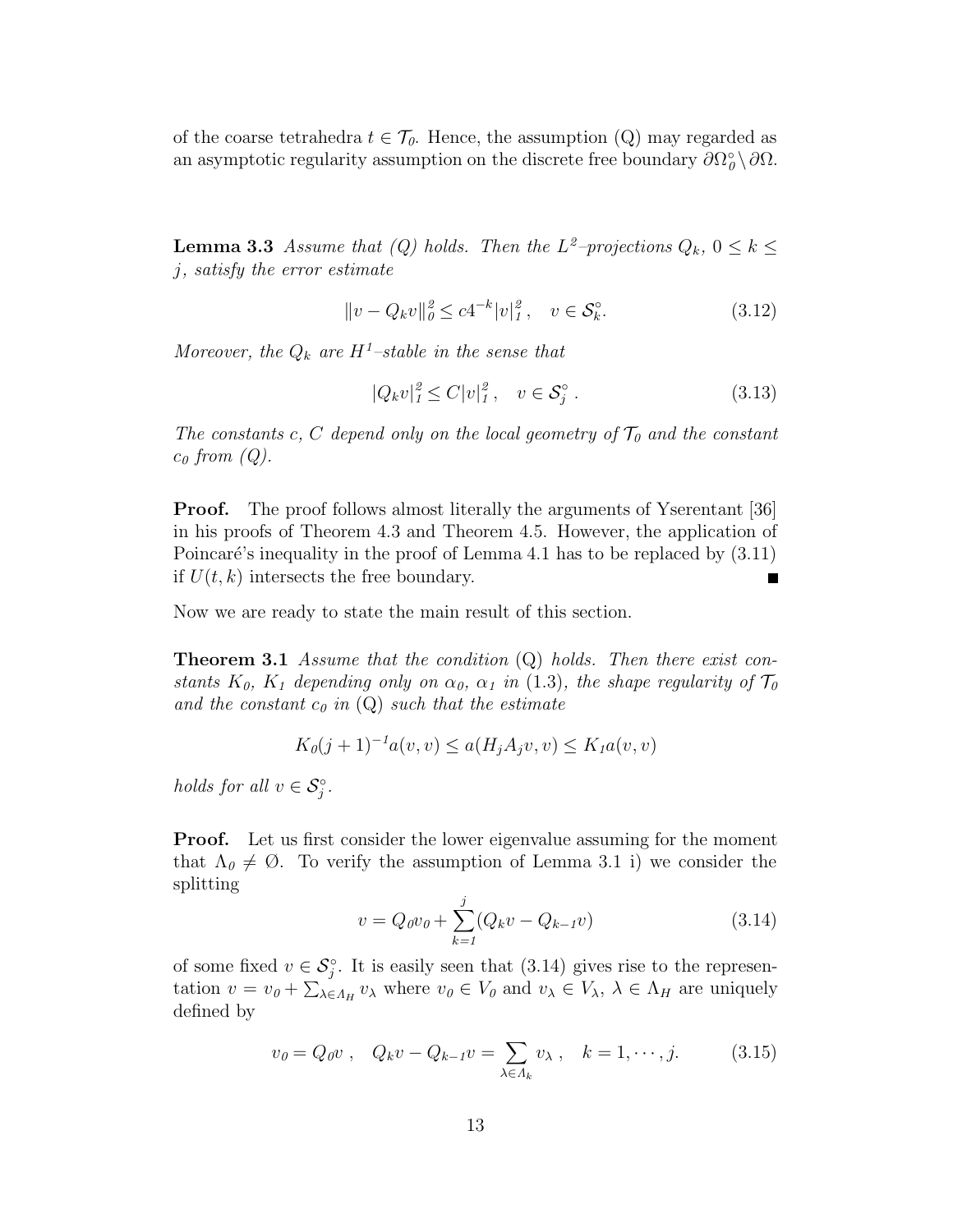Using the continuity of  $a(\cdot, \cdot)$  and the the 3-D counterpart of the inverse inequality in Lemma 3.3 of [36], we have

$$
\sum_{\lambda \in \Lambda_H} a(v_\lambda, v_\lambda) \le \alpha_1 \sum_{\lambda \in \Lambda_H} |v_\lambda|_1^2 \le c \sum_{k=1}^j 4^k \sum_{\lambda \in \Lambda_k} ||v_\lambda||_0^2. \tag{3.16}
$$

A simple computation gives

$$
\sum_{\lambda \in \Lambda_k} ||v_{\lambda}||_{\theta}^2 = \frac{1}{10} \sum_{t \in \mathcal{T}_k \cap \Omega_j^{\circ}} |t| \sum_{p \in t} |(Q_k v - Q_{k-1} v)(p)|^2
$$
\n
$$
\leq c ||Q_k v - Q_{k-1} v||_{\theta}^2
$$
\n(3.17)

and finally we have from (3.16), (3.17) and Lemma 3.3 that

$$
\sum_{\lambda \in \Lambda_H} a(v_{\lambda}, v_{\lambda}) \le c \sum_{k=1}^j 4^k \| Q_k v - Q_{k-1} v \|_{\theta}^2 \le C(j+1) |v|_1^2 \tag{3.18}
$$

The proof is completed by the  $H^1$ -stability of  $Q_0$ , i.e.

$$
a(v_0, v_0) \le \alpha_1 |Q_0 v|_1^2 \le C |v|_1^2. \tag{3.19}
$$

As by definition  $V_0 = \text{span }\Lambda_0$ , we still have to consider the case

$$
\Lambda_{k^*} \neq \emptyset \ , \ \Lambda_{k^*-1} = \ldots = \Lambda_0 = \emptyset \tag{3.20}
$$

for some  $k^* > 0$ . Thus changing the initial level from 0 to  $k^*$  we obtain

$$
Q_{k^*}v = \sum_{\lambda \in \Lambda_{k^*}} v_\lambda
$$

so that (3.19) has to be replaced by

$$
\sum_{\lambda \in \Lambda_{k^*}} a(v_{\lambda}, v_{\lambda}) \le \alpha_1 \sum_{p \in \mathcal{N}_{k^*}^\circ} |v_{\lambda_p^{(k^*)}}|_1^2 \le c|Q_{k^*}v|_1^2 \tag{3.21}
$$

which is an immediate consequence of Lemma 3.2 applied to  $v_k = Q_k v$ . This completes the proof of the lower bound of  $a(H_jA_jv, v)$ .

To prove an upper bound we can use the same arguments as in [7] and [38] which rely on a suitable coloring of the nodes and a strengthened Cauchy– Schwarz inequality with respect to  $(\cdot, \cdot)_1$ . In particular, we decompose  $\Lambda_k$ according to

$$
\Lambda_k = \bigcup_{i=1}^I \Lambda_{k,i} \tag{3.22}
$$

where the  $\Lambda_{k,i}$  are chosen such that

$$
\operatorname{supp}\lambda\cap\operatorname{supp}\bar{\lambda}=\emptyset\ ,\ \ \lambda,\bar{\lambda}\in\Lambda_{k,i}.
$$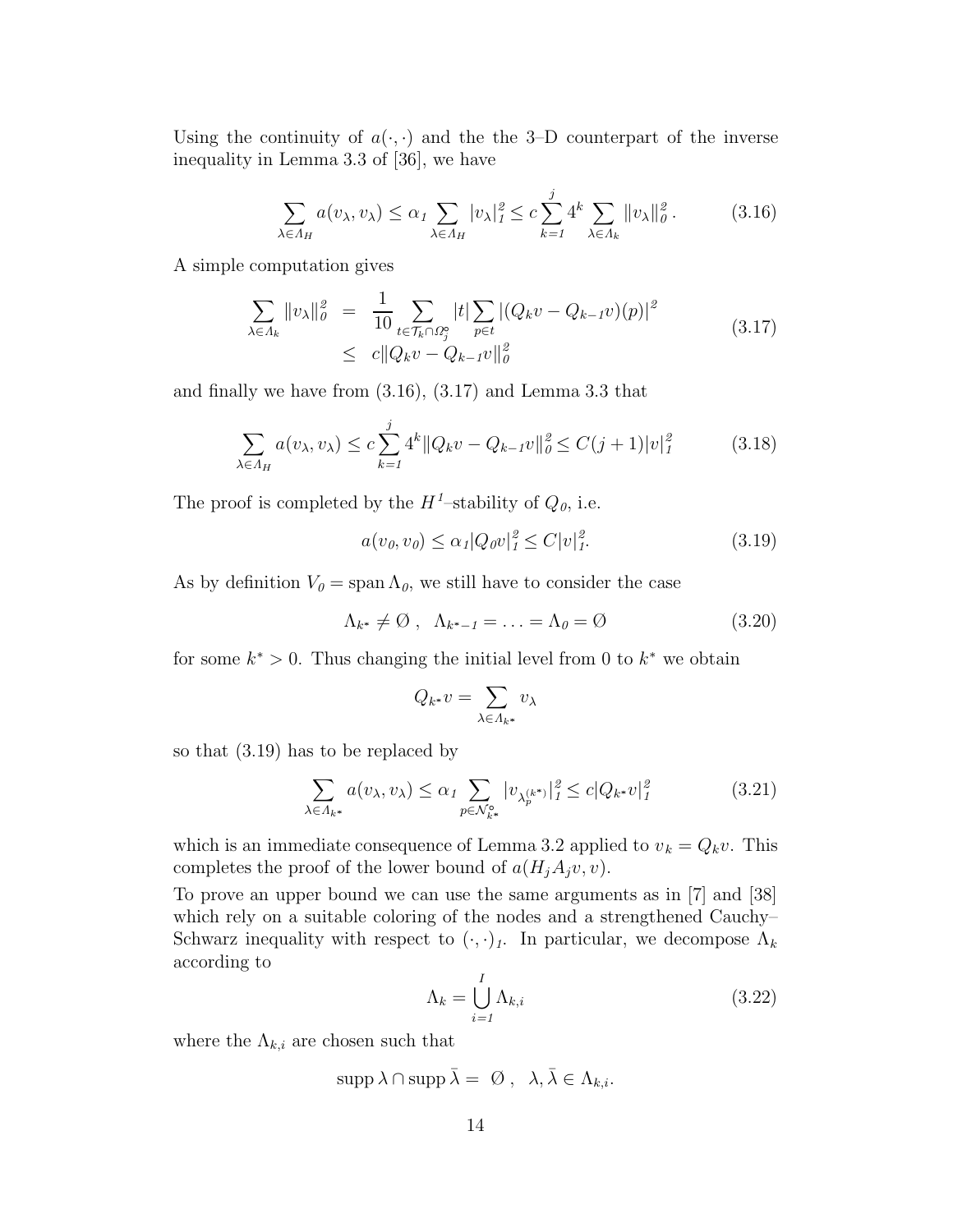Note that due to the refinement rules  $(T1) - (T3)$ , this can be achieved by a uniformly bounded number *I* of subsets  $\Lambda_{k,i}$  for each level  $k, 0 \lt k \leq j$ . Based on the partition (3.22) we introduce the spaces

$$
V_{k,i} = \operatorname{span} \Lambda_{k,i}.
$$

Observe that by construction the functions in  $V_{k,i}$  are mutually orthogonal. Now chose an arbitrary splitting of some fixed  $v \in \mathcal{S}_j^{\circ}$  in contributions from the subspaces  $V_0$  and  $V_\lambda$ ,  $\lambda \in \Lambda_H$ 

$$
v = v_{\theta} + \sum_{\lambda \in A_H} v_{\lambda}.\tag{3.23}
$$

Based on the partition (3.22) the splitting (3.23) can be rewritten in the form

$$
v = v_0 + \sum_{k=1}^{j} \sum_{i=1}^{I} v_{k,i}, \quad v_{k,i} = \sum_{\lambda \in \Lambda_{k,i}} v_{\lambda} \in V_{k,i}
$$

so that the assertion is an immediate consequence of

$$
|v|_1^2 \le C \left( |v_0|_1^2 + \sum_{k=1}^j \sum_{i=1}^I |v_{k,i}|_1^2 \right) \tag{3.24}
$$

exploiting the orthogonality of  $v_{\lambda} \in \Lambda_{k,i}$ . However, (3.24) follows from the strengthened Cauchy–Schwarz inequality

$$
(v_k, w_l)_1 \le c \left(\frac{1}{\sqrt{2}}\right)^{l-k} |v_k|_1 |w_l|_1 \tag{3.25}
$$

for  $v_k \in \mathcal{S}_k^{\circ}$ ,  $w_l \in V_{l,i}$  and  $l > k$  which can be derived by standard arguments used for example in [7, 35]. This completes the proof of the theorem.

The estimate derived in Theorem 3.1 is suboptimal compared to the  $O(1)$  – results due to [31], [12] and [9]. The corresponding investigation of minimal regularity assumptions on the free boundary which still allow for optimal condition number estimates will be subject of further research.

However, even in the unconstrained case it frequently happens that the refinement process is stopped for accuracy reasons before the saturation of the condition number occurs. This observation is supported by the numerical results presented in the final section.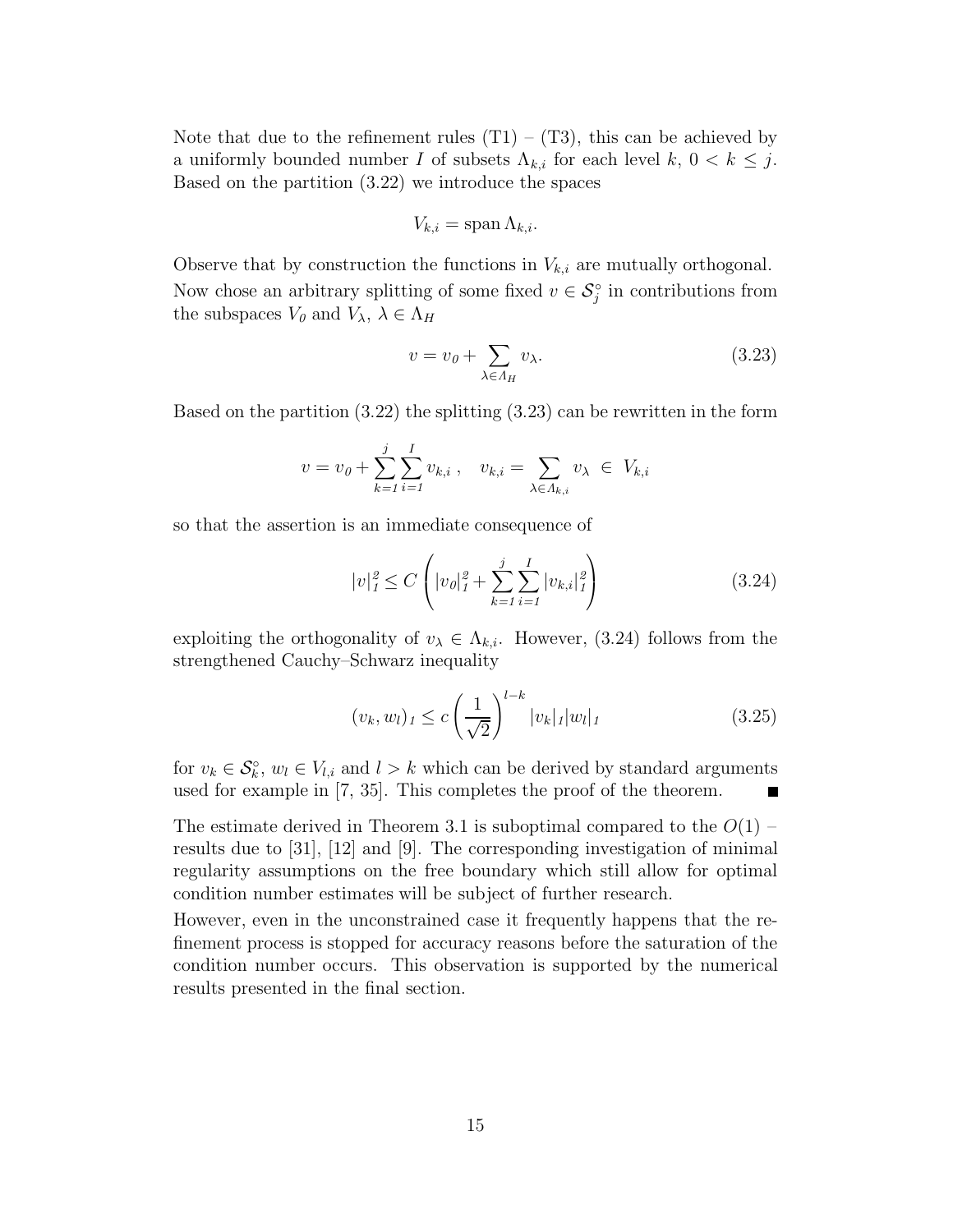#### Chapter 4

#### A Posteriori Error Estimates

Let  $u \in H_0^1(\Omega)$  denote the exact solution of  $(1.2)$ ,  $u_j \in S_j$  the exact solution of the approximate problem (2.1) and  $\tilde{u}_j \in \mathcal{S}_j$  an approximate solution of  $(2.1)$ . In particular,  $\tilde{u}_j$  may result from a certain number of steps of some iterative solver applied to (2.1). As only  $\tilde{u}_j$  is known in actual computations, we are interested in local a posteriori error estimates for the total error  $\varepsilon :=$  $||u - \tilde{u}_j||$  using the energy norm  $||\cdot|| = a(\cdot, \cdot)^{1/2}$  induced by the actual bilinear form. The local contributions to the total error will be utilized as local error indicators in the adaptive refinement process.

For an overview on the variety of well–established concepts in the unconstrained case we refer to [8, 13, 24, 32, 33] and the literature cited therein. Meanwhile there are some generalizations to variational inequalities of obstacle type. See for example [1, 25, 23, 26, 27].

In the present paper we will follow the basic approach of [13] which has been already successfully applied to obstacle problems ( see e.g. [23, 26, 27] ) to derive a posteriori estimates  $\tilde{\varepsilon}$  which are reliable and efficient in the sense that

$$
\gamma_{0}\tilde{\varepsilon} \le \|u - \tilde{u}_{j}\| \le \gamma_{1}\tilde{\varepsilon} \tag{4.1}
$$

holds with positive constants  $\gamma_0$ ,  $\gamma_1$  independent of *j*. In particular, we will proceed in two main steps:

- Step 1: Approximate the defect problem by piecewise quadratic finite elements.
- Step 2: Approximate the resulting discrete defect problem by a semilocal or local simplification.

We introduce the subspace  $\mathcal{Q}_j \subset H_0^1(\Omega)$  of continuous, piecewise quadratic functions vanishing at the boundary and the corresponding approximation

$$
K_j^{\mathcal{Q}} = \left\{ v \in \mathcal{Q}_j \mid v(p) \le \varphi^L(p), p \in \mathcal{N}_j, \ v(e) \le \varphi^{\mathcal{Q}}(e), e \in \mathcal{E}_j \right\}
$$

of the constraints *K*. Here we used  $v(e) := v(\text{midpoint of } e), e \in \mathcal{E}_i$ , for functions  $v : \Omega \to \mathbb{R}$  and suitable restrictions  $\varphi^L$ ,  $\varphi^Q$  of the obstacle  $\varphi$  to  $\mathcal{N}_j$ and  $\mathcal{E}_j$ , respectively. Recall that  $\mathcal{E}_j$  is denoting the set of interior edges of  $\mathcal{T}_j$ . The piecewise quadratic approximation  $U_j \in K_j^{\mathcal{Q}}$  of *u* is obtained from

Find 
$$
U_j \in K_j^{\mathcal{Q}}
$$
 such that  $a(U_j, U_j - v) \le \ell(U_j - v)$ ,  $v \in K_j^{\mathcal{Q}}$ . (4.2)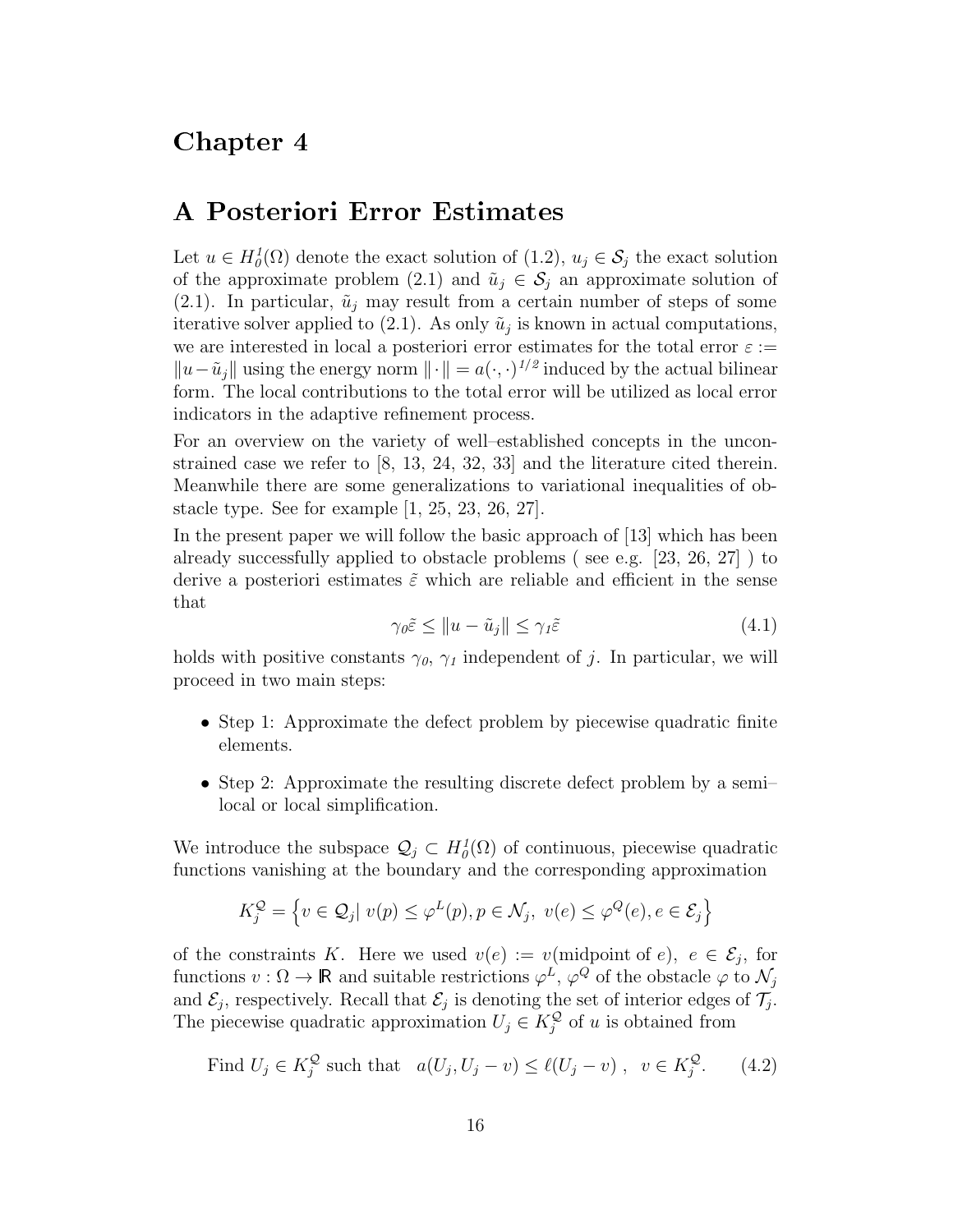For notational convenience the index *j* will be suppressed in the following notations. Now the approximate error  $d = U_j - \tilde{u}_j \in \mathcal{Q}_j$  may be computed from (4.2) or directly from the following defect problem

Find 
$$
d \in D
$$
 such that  $a(d, d - v) \le r(d - v)$ ,  $v \in D$ . (4.3)

The constraints are given by

$$
D = D(\tilde{u}_j) := \{ v \in \mathcal{Q}_j | v + \tilde{u}_j \in K_j^{\mathcal{Q}} \}
$$

and the right–hand side is the residual  $r := \ell - a(\tilde{u}_j, \cdot)$ .

In Step 2 we concentrate on the simplification of (4.3) replacing  $a(\cdot, \cdot)$  by a suitable quadratic form  $\tilde{a}(\cdot, \cdot)$ . For this reason, we introduce the two-level splitting

$$
\mathcal{Q}_j = \mathcal{S}^L \oplus \mathcal{S}^Q \tag{4.4}
$$

consisting of the linear part  $S^L = S_j$  and the remaining quadratic part  $S^Q = \text{span}\{\mu_e | e \in \mathcal{E}_j\}$ , where the quadratic bubbles  $\mu_e \in \mathcal{Q}_j$  are defined by  $\mu_e(p) = 0$ ,  $p \in \mathcal{N}_j$ , and  $\mu_e(\bar{e}) = \delta_{e,\bar{e}}, \bar{e} \in \mathcal{E}_j$  (Kronecker delta). This splitting is independent of the space dimension. Utilizing the representation  $v = v_L + \sum_{e \in \mathcal{E}_j} v_e \mu_e, v \in \mathcal{Q}_j$ , the quadratic form  $\tilde{a}(\cdot, \cdot)$  is defined by

$$
\tilde{a}(v, w) = a(v^L, w^L) + \sum_{e \in \mathcal{E}_j} v_e w_e a(\mu_e, \mu_e) , \quad v, w \in \mathcal{Q}_j.
$$
 (4.5)

It is well–known from [8, 13] that  $a(\cdot, \cdot)$  and  $\tilde{a}(\cdot, \cdot)$  are spectrally equivalent in the sense that

$$
c\tilde{a}(v,v) \le a(v,v) \le C\tilde{a}(v,v) , \quad v \in \mathcal{S}_j.
$$
 (4.6)

Now we can state the main result of this section.

**Theorem 4.1** *Assume that the piecewise quadratic approximation*  $U_j \in \mathcal{Q}_j$ *is of higher accuracy than the piecewise linear approximation*  $u_j \in S_j$  *in the sense that*

$$
||u - U_j|| \le q ||u - u_j||, \quad 0 \le q < 1,
$$
\n(4.7)

*and that*  $\tilde{u}_j \in \mathcal{S}_j$  *satisfies* 

$$
||u - u_j|| \le \sigma ||u - \tilde{u}_j|| \tag{4.8}
$$

*with*  $q\sigma < 1$  *and*  $q$ ,  $\sigma$  *not depending on j*. Let  $\tilde{d}$  be the solution of the *semi–local problem*

Find  $\tilde{d} \in D$  *such that*  $\tilde{a}(\tilde{d}, \tilde{d} - v) \leq r(\tilde{d} - v)$ ,  $v \in D$ . (4.9)

*Then* (4.1) *holds for ε*˜ *defined by*

$$
\tilde{\varepsilon}^2 = \tilde{a}(\tilde{d}, \tilde{d})\tag{4.10}
$$

*and constants*  $\gamma_0$ ,  $\gamma_1$  *depending only on*  $q\sigma$ *, the ellipticity of*  $a(\cdot, \cdot)$  *and the shape regularity of*  $\mathcal{T}_0$ *.*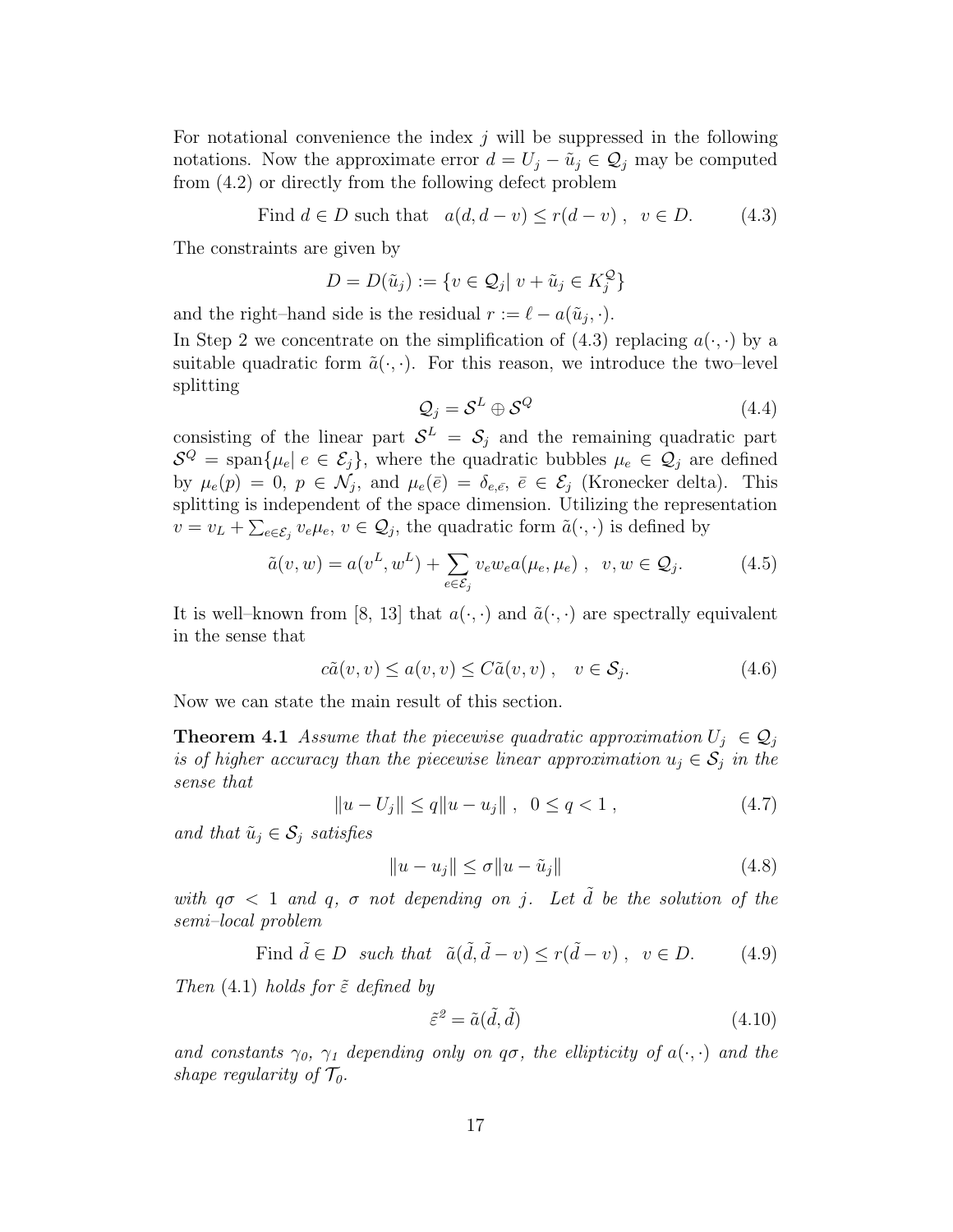**Proof.** Theorem 4.1 is an immediate consequence of the Lemmas 4.1 and 4.2 in [23].

Note that it is a sufficient condition for (4.8) that

$$
||u_j - \tilde{u}_j|| \le (1 - 1/\sigma) ||u - u_j||.
$$

holds with  $\sigma < q^{-1}$ . This may be regarded as an accuracy assumption on  $\tilde{u}_j$ . For a further discussion of (4.7) and (4.8) we refer to [23].

The error estimate (4.9) is called semi-local, because  $\tilde{d}^L$  and  $\tilde{d}^Q$  are decoupled with respect to the quadratic form but coupled by the set of constraints.

In our numerical experiments we will use the local contributions

$$
\eta_e = (\tilde{d}_e^Q)^2 a(\mu_e, \mu_e) , e \in \mathcal{E}_j \tag{4.11}
$$

of  $a^Q(\tilde{d}^Q, \tilde{d}^Q)$  as local error indicators in the adaptive refinement process. As we cannot expect the active region of the continuous defect problem to coincide with the active region of the simplified discretization (4.9) there are no local variants of the inclusion (4.1). Indeed, consider a linear obstacle function  $\varphi$  and let  $u = \varphi$  on some tetrahedron t. Then it is not clear that the corresponding indicators *η<sup>e</sup>* vanish though it is known from Theorem 4.1 that asymptotically they cannot be too large. This explains why the semi–local estimate sometimes tends to be too pessimistic.

In practical computations (4.9) may be solved approximately using the active set strategy described above. To provide a good initial iterate the linear and the quadratic part in (4.9) are decoupled by one Gauss – Seidel step applied to the initial iterate zero. More precisely, we compute an estimate  $\delta = \delta^L + \delta^Q$ from

Find 
$$
\delta^L \in D^L
$$
 such that  $a(\delta^L, \delta^L - v) \le r^L(\delta^L - v)$ ,  $v \in D^L$  (4.12)

and

Find 
$$
\delta^{Q} \in D^{Q}(\delta^{L})
$$
 such that  
\n $a^{Q}(\delta^{Q}, \delta^{Q} - v) \leq r^{Q}(\delta^{Q} - v), \quad v \in D^{Q}(\delta^{L})$  (4.13)

where  $r^L$ ,  $r^Q$  denote the restriction of *r* to  $S^L$ ,  $S^Q$  and  $D^L$ ,  $D^Q(\delta^L)$  are defined by

$$
D^{L} = \mathcal{S}^{L} \cap D , D^{Q}(w^{L}) = \{v^{Q} \in \mathcal{S}^{Q} | v^{Q} + w^{L} \in D\} , w^{L} \in \mathcal{S}^{L}.
$$

Note that in the case of

$$
K_j = \{ v \in \mathcal{S}_j \mid v(p) \le \varphi^L(p), p \in \mathcal{N}_j \} \subset K_j^{\mathcal{Q}}
$$

the linear defect problem is recovered by (4.12) with the consequence

$$
\delta^L = u_j - \tilde{u}_j.
$$

Moreover, each component  $\delta_e^Q$  of  $\delta^Q$  can be computed separately, giving

$$
\delta_e^Q = \min \{ r^Q(\mu_e) / a(\mu_e, \mu_e), \ (\varphi^Q - \delta^L - \tilde{u}_j)(e) \} \ , \ e \in \mathcal{E}_j. \tag{4.14}
$$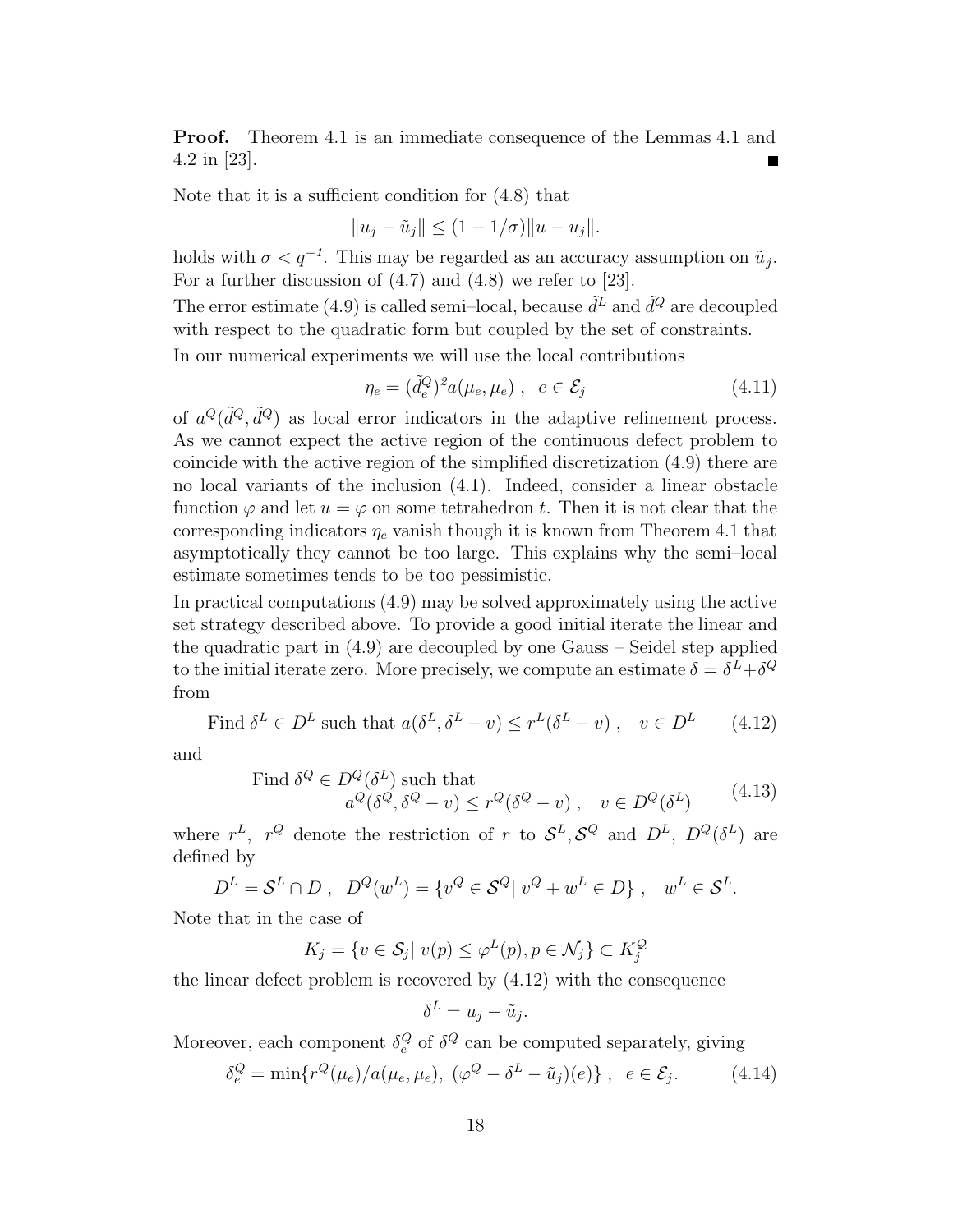**Remark 4.1** Assuming that  $K_j \subset K_j^{\mathcal{Q}}$  and that the iterative error  $\delta^L$  is known, we obtain the local error estimate  $\tilde{\varepsilon}^2 := \tilde{a}(\delta, \delta)$  introduced in [26]. As a consequence of the theoretical and numerical considerations in [23] this estimate is likely to underestimate the error, but works very satisfactory as soon as the reduced domain  $\Omega^{\circ} = {\mathbf{x} \in \Omega | u(\mathbf{x}) < \varphi(\mathbf{x})\}$  is resolved properly by the discretization  $\Omega_j^{\circ}$ .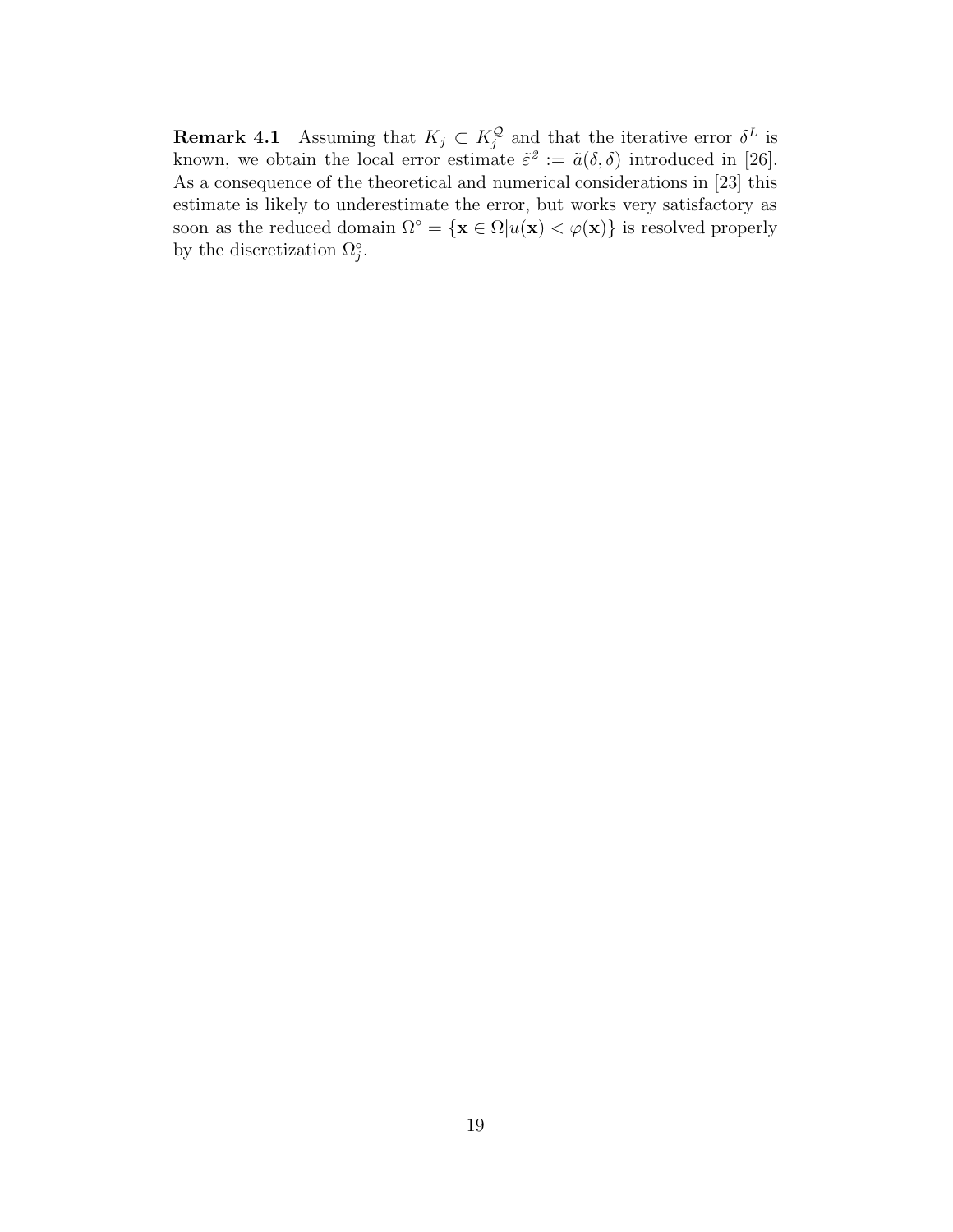#### Chapter 5

#### Numerical Results

We consider the elasto–plastic torsion of a cylindrical bar  $\Omega = (0, 1)^3$  which is twisted at its upper end around the longitudinal axis in such a way that the lateral surface remains stress free. Modelling the plastic region according to the von Mises yield criterion and normalizing physical constants, it is well– known ( e.g. [16] ) that for positive twist angle *C* per unit length the stress potential *u* is the solution of the variational inequality  $(1.2)$  with  $a(\cdot, \cdot)$ ,  $\ell(\cdot)$ given by

$$
a(v, w) = (v, w)_1
$$
,  $\ell(v) = 2C \int_{\Omega} v d(x, y)$ 

and the constraints *K*,

$$
K = \{ v \in V | v(\mathbf{x}) \le \text{dist}(\mathbf{x}, \Gamma_0), \text{ a.e. in } \Omega \},
$$

with  $\Gamma_{\theta} = {\mathbf{x} \in \partial\Omega \mid \mathbf{x} = (x, y, z), 0 < z < 1}$  denoting the vertical faces of the bar. The solution space *V* consists of all functions  $v \in H^1(\Omega)$  satisfying homogeneous Dirichlet conditions at  $\Gamma_{\theta}$ . The inactive part  $\Omega^{\circ} = {\mathbf{x}} |u(\mathbf{x})|$ dist( $(\mathbf{x}, \Gamma_{\theta})$ ) of  $\Omega$  characterizes the elastic region, while the material is considered plastic in the active points. Note that the elastic region becomes arbitraryly small for increasing *C* providing a challenging test example both for the preconditioner and the adaptive algorithm.

Of course, there is an equivalent 2–D formulation of this problem which has been already considered in the context of multilevel methods [23]. In the present paper the adaptive multilevel algorithm described in the sequel is applied to the 3–D formulation to allow for a comparison with these former results.

On each refinement level *j* we apply the active–set strategy described in Section 2 until the active set remains invariant. The iteration is started with the interpolated approximation from the previous level where the value at each node having at least one active neighbor is projected to the obstacle. On the first level the obstacle function is used as initial iterate. Each step of the outer iteration requires the solution of the linear subproblem (2.4) which is performed iteratively by cg–iterations preconditioned by the reduced BPX preconditioner introduced in Section 3. This inner iteration is stopped as soon as the estimated linear iteration error  $\kappa$  satisfies  $\kappa \leq \kappa_0$ . Here estimate *κ* is computed as described in [8]. Recall that the threshold  $\kappa_{\theta}$  has to be chosen small enough to ensure the convergence of the outer iteration (c.f. Remark 2.1). In the following computations  $\kappa_0 = 10^{-4}$  is used.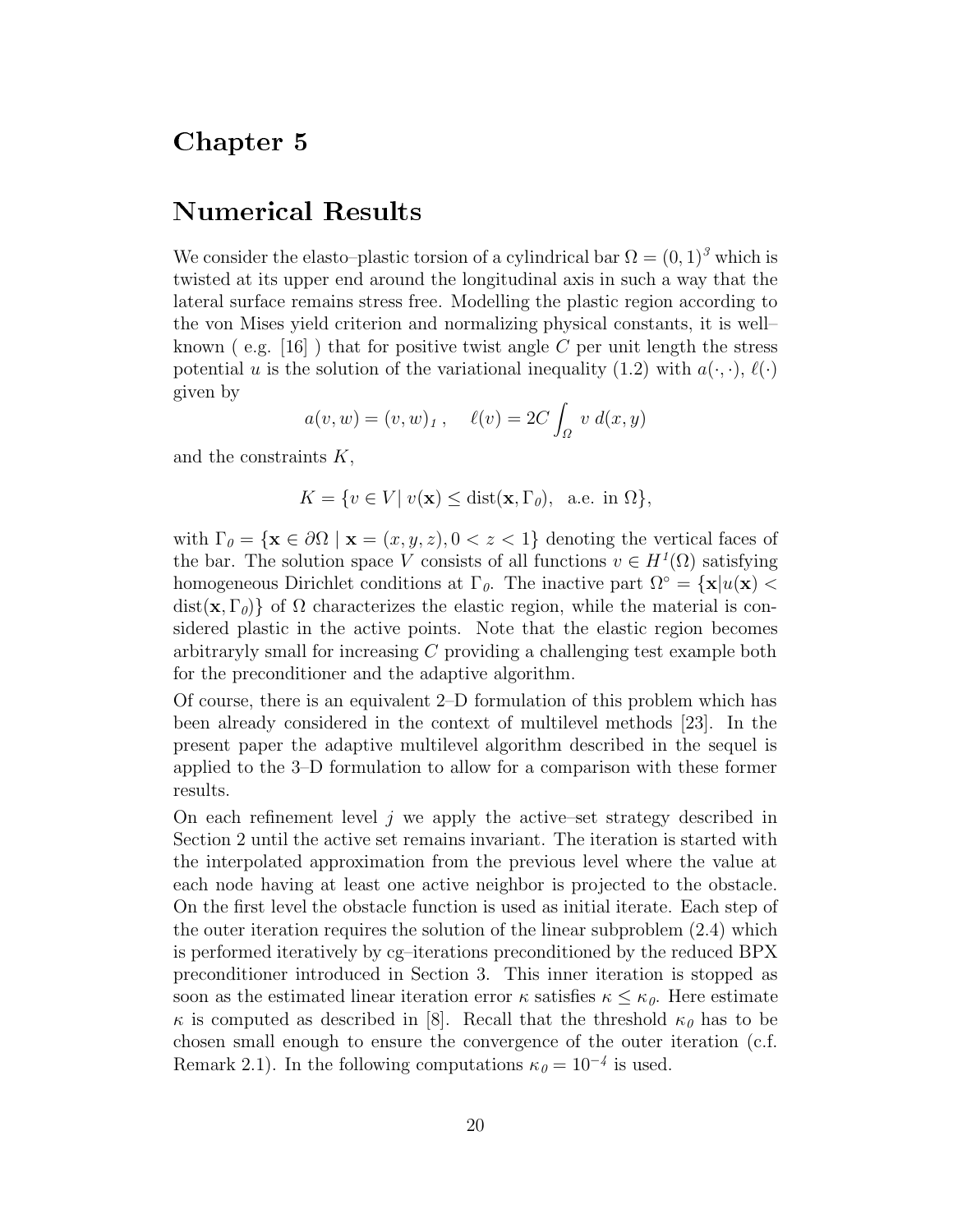The same algorithm with  $\kappa_0 = 10^{-2}$  is applied to the semi–local defect problem (4.9) providing local error indicators  $\eta_e, e \in \mathcal{E}_j$  and an inexact semi-local error estimate  $\tilde{\varepsilon}$  according to (4.11) and (4.10), respectively. As initial iterate we use  $\delta^Q \in \mathcal{Q}_j$  which is computed from the local obstacle problems (4.14). Recall from Remark 4.1 that  $\delta^Q$  gives rise to a local error estimate. Now a tetrahedron  $t \in \mathcal{T}_j$  is marked for refinement if for at least one edge *e* of *t* the contribution  $\eta_e$  exceeds a certain threshold  $\sigma\bar{\eta}$ . We determine  $\bar{\eta}$  by extrapolation as proposed in [3] (see [26] for details) and choose  $\sigma = 0.5$ .



**Figure 5.1**: Initial Triangulation  $\mathcal{T}_{0}$ 

| Level          | Depth          | <b>Nodes</b> | Iterations |                |
|----------------|----------------|--------------|------------|----------------|
|                |                |              | Solution   | Error Estimate |
| 0              |                | 27           | 1/0.0      | 3/1.7          |
|                |                | 125          | 3/2.3      | 3/2.0          |
| $\overline{2}$ | $\overline{2}$ | 223          | 5/3.3      | 3/2.7          |
| 3              | 3              | 665          | 4/6.3      | 2/0.0          |
| 4              | 4              | 2715         | 4/7.8      | 2/0.0          |
| 5              | 4              | 5651         | 4/8.8      | 3/0.7          |
| 6              | 5              | 29773        | 4/8.3      | 2/0.0          |
| 7              |                | 44075        | 5/7.6      | 2/0.0          |

**Table 5.1**: Iteration History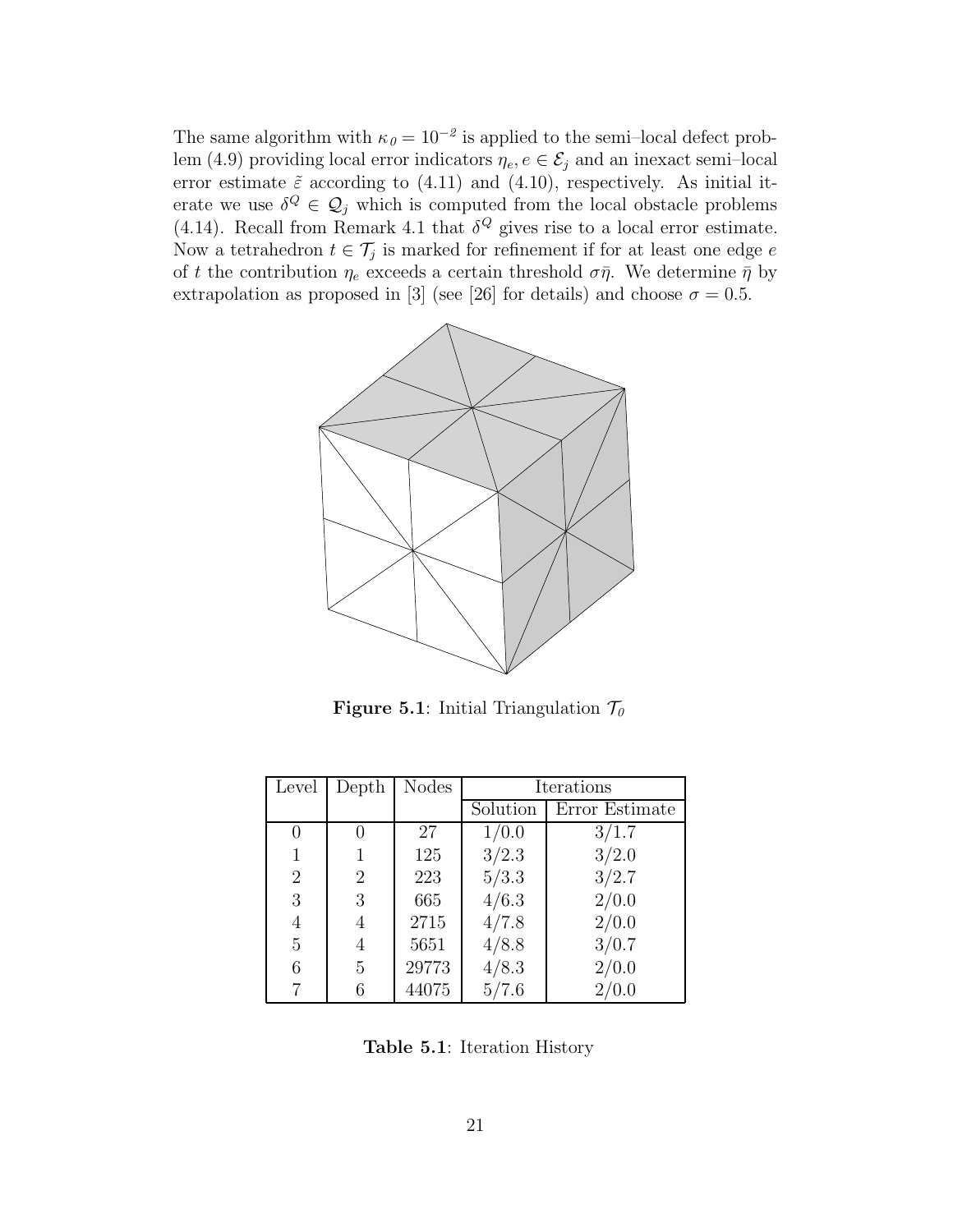

**Figure 5.2**: Final Triangulation  $\mathcal{T}_7$  on the Cutting Plane  $z = 0.5$ 



**Figure 5.3**: Final Solution and Free Boundary on the Cutting Plane  $z = 0.5$ 

Starting with the initial triangulation  $\mathcal{T}_{0}$  depicted in Figure 5.1 and choosing  $C = 5$ , no elastic region is detected on the initial level. Note that in this case the local error estimates (4.14) provide the start iterate zero which obviously is a too optimistic guess. Compare the corresponding theoretical results and numerical observations in [23].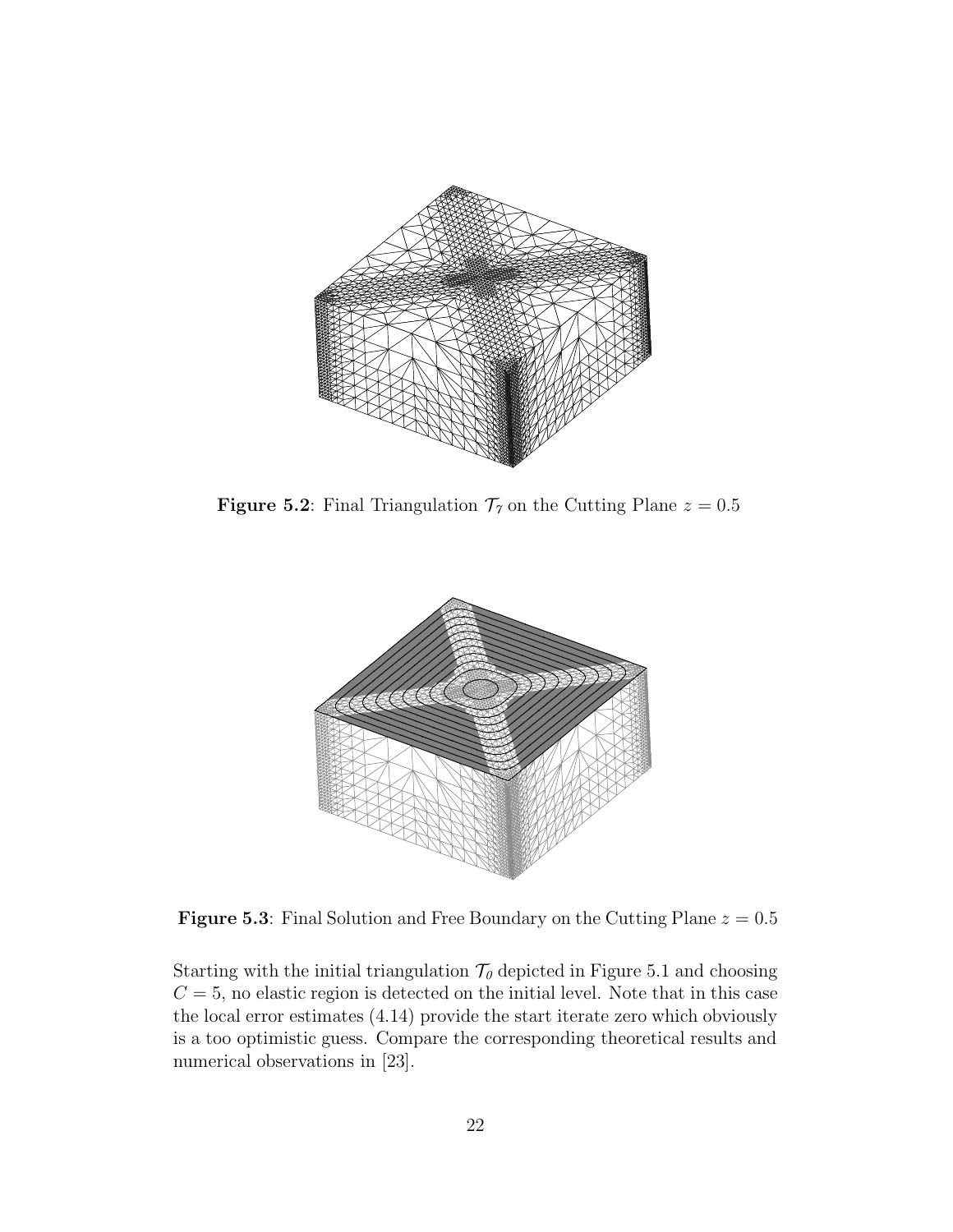

**Figure 5.4**: Final Approximation of the Elastic Region



**Figure 5.5**: Behavior of the Error Estimate

The algorithm is producing the final triangulation  $\mathcal{T}_7$  with maximal depth  $j = 6$  and the subscript now indicating the number of 7 refinement steps. The Figures 5.2 and 5.3 show the triangular faces and the level curves of the solution at the cutting plane  $z = 0.5$ . Note that the free boundary is emphasized by shading the faces of all tetrahedra which are fully contained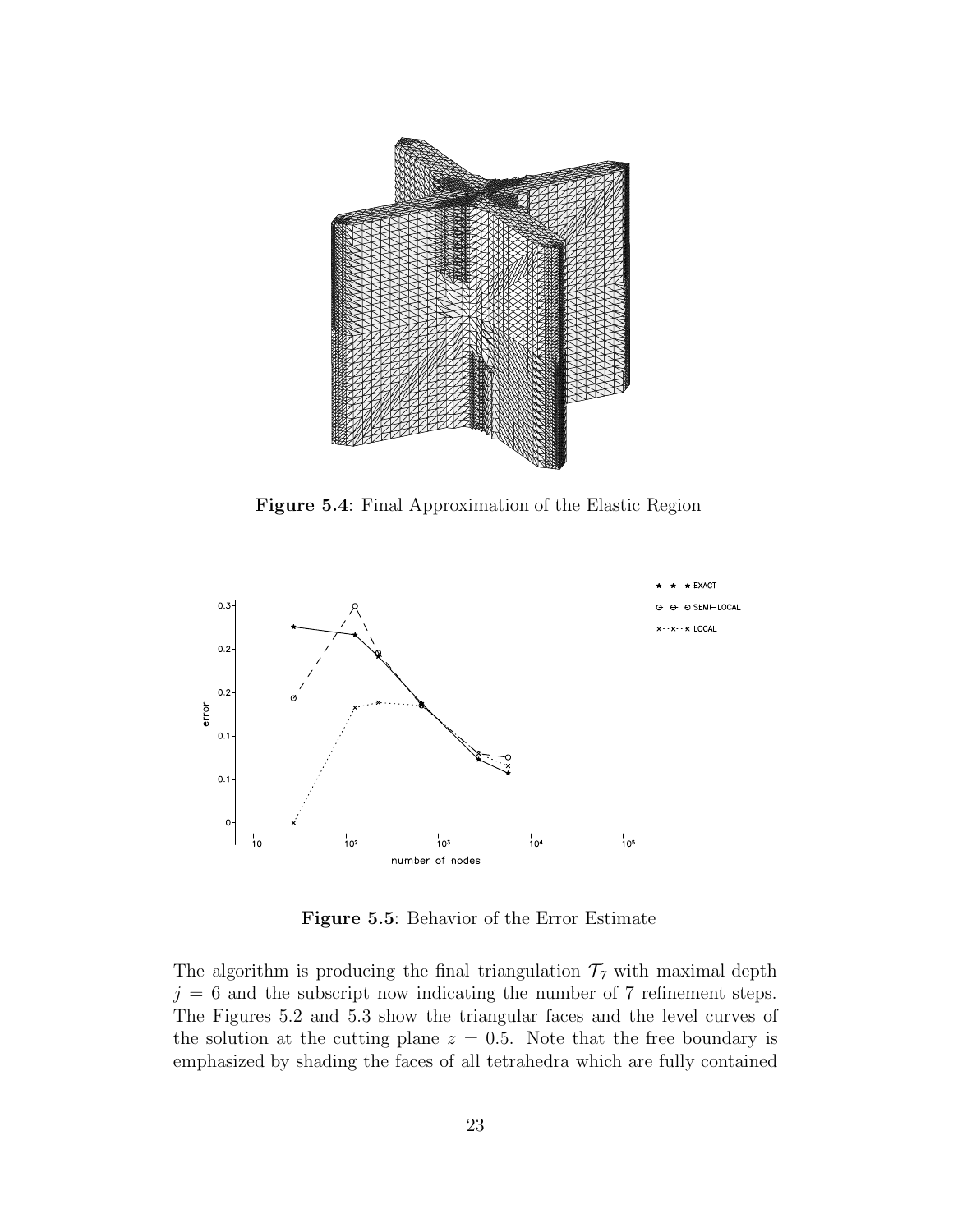

**Figure 5.6**: Behavior of the Reduced BPX Preconditioner

in the plastic region. Obviously the refinement concentrates on the elastic part where the solution cannot represented by piecewise linear functions. Though the refinement concentrates on the elastic region the semi–local error indicators seem to be too pessimistic introducing points in the plastic part of  $\Omega$  here and there. Recall the discussion in the previous section.

A picture of the complete free boundary of the elastic region  $\Omega^{\circ}_{7}$  is shown in Figure 5.4.

The behavior of the semi–local and local a posteriori error estimates up to refinement level 5 is illustrated in Figure 5.5 in comparison with the "exact" error resulting from a uniform refinement of  $\mathcal{T}_5$ . As mentioned above the local estimate fails on the initial level but works quite satisfactory later on.

For a detailed history of the solution process we refer to Table 5.1 . The data are presented in the form "number of outer iterations / average number of inner iterations" both needed for the solution and the semi–local error estimate, respectively. Observe that the semi–local error estimate reduces to the local error estimate with increasing refinement. Indeed, the outer iterations do not change the initial guess and may be skipped.

To illustrate the behavior of the reduced BPX preconditioner in more detail, we choose  $\kappa_0$  unreasonable small, i.e.,  $\kappa_0 = 10^{-8}$  and the initial iterate is fixed to zero for all inner iterations. In this case the number of (preconditioned) iterations may be used as a measure of the condition number of the corresponding linear system. For each refinement level we choose the linear sub–problem requiring the maximal number of (preconditioned) cg–iteration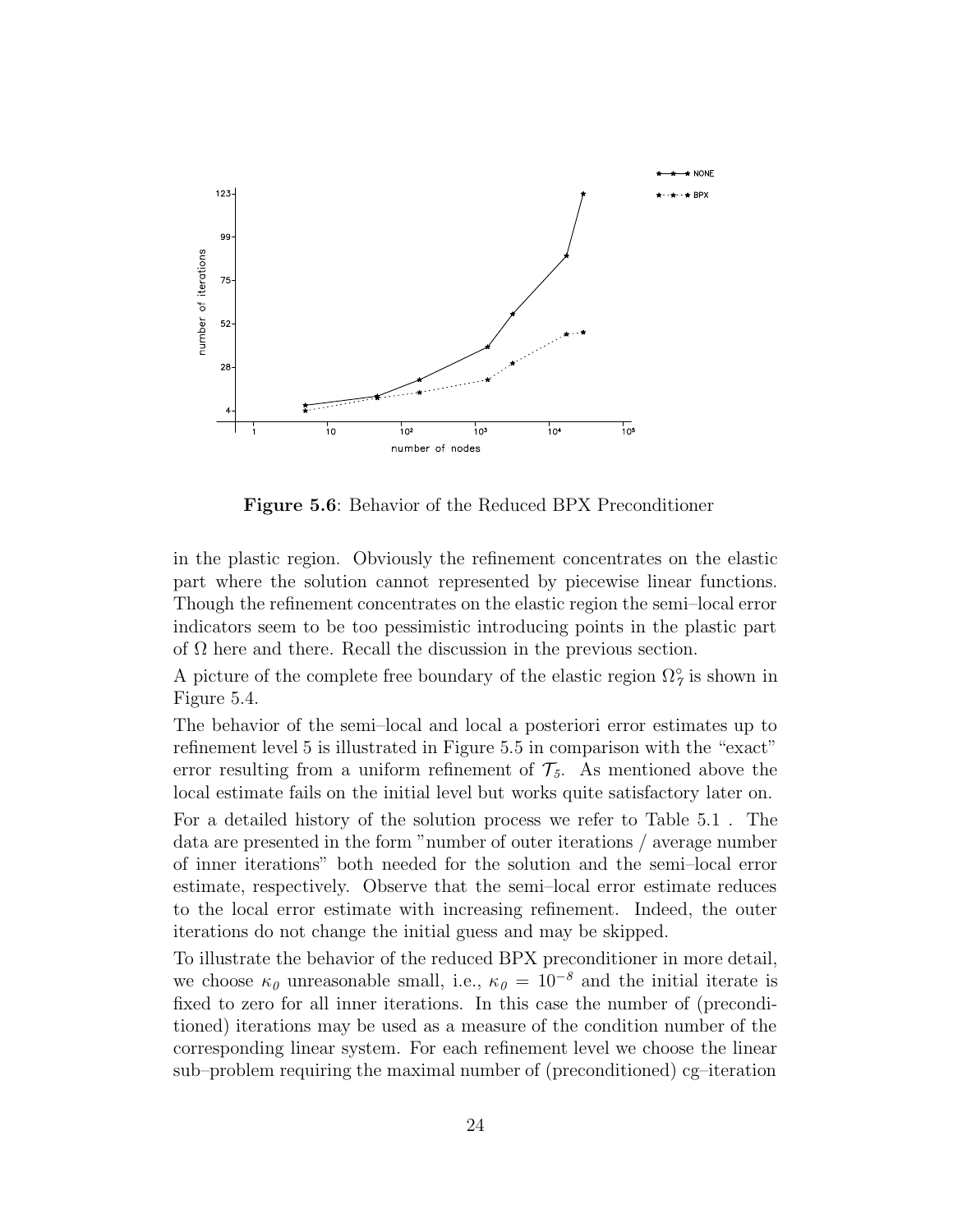steps which are reported as a function of the number of unknowns in Figure 5.6 . As expected from the theoretical considerations we observe a linear increase of the number of multilevel preconditioned iterations while without preconditioning the number of iterations grows exponentially with increasing refinement. Obviously, this behavior occurs as soon as the resolution of the elastic region allows for an adequate representation on coarser triangulations. We emphasize that due to Lemma 3.2 the condition number cannot be too bad before this situation is reached.

**Acknowledgements.** The authors would like to thank H. Yserentant for pointing out the difficulties concerning the stability of the  $L^2$ -projections resulting from the presence of a free boundary, F. Bornemann and R. Roitzsch for their assistance in implementation and P. Deuflhard for his continuous support. The figures have been generated with the help of the graphical environment GRAPE.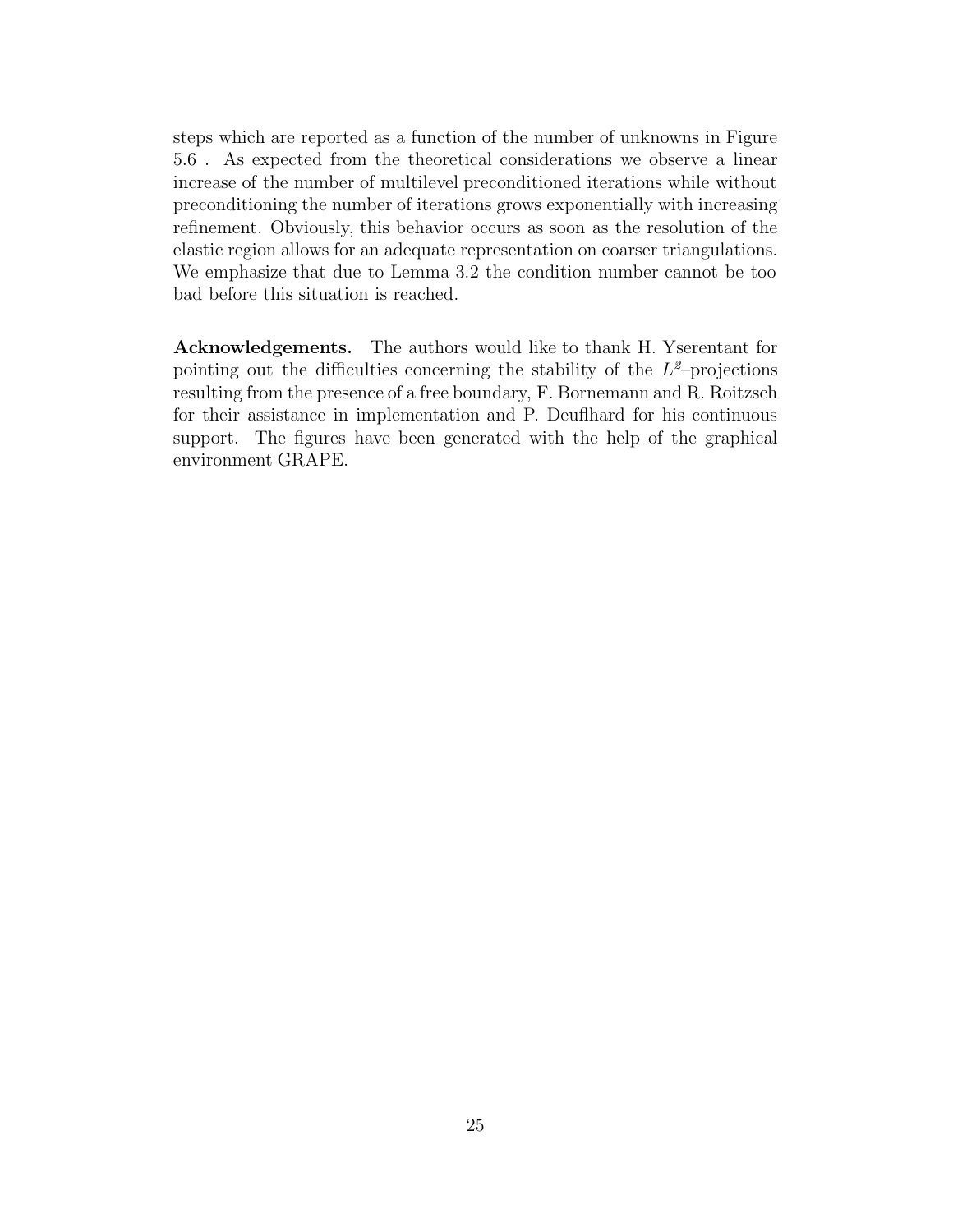### Bibliography

- [1] M. Ainsworth, J.T. Oden, C.Y. Lee: *Local A Posteriori Error Estimators for Variational Inequalities.* Numer. Meth. Part. Diff. Eq. **9**, p. 23–33 (1993)
- [2] O. Axelsson, V.A. Barker: *Finite Element Solution of Boundary Value Problems.* Academic Press, New York (1984)
- [3] I. Babuˇska, W.C. Rheinboldt: *Estimates for Adaptive Finite Element Computations.* SIAM J. Numer. Anal. **15**, p. 736–754 (1978)
- [4] R. E. Bank, A. Weiser: *Some a posteriori Error Estimators for Elliptic Partial Differential Equations.* Math. Comp. **44**, p. 283–301 (1985)
- [5] R.E. Bank, A.H. Sherman, H. Weiser: *Refinement Algorithm and Data Structures for Regular Local Mesh Refinement.* In: Scientific Computing, R. Stepleman et al. (eds.), Amsterdam: IMACS North–Holland, p. 3–17 (1983)
- [6] J. Bey: *Analyse und Simulation eines Konjugierte–Gradienten– Verfahrens mit einem Multilevel–Präkonditionierer zur Lösung dreidimensionaler, elliptischer Randwertprobleme für massiv parallele Rechner.* Diplomarbeit, RWTH Aachen (1991)
- [7] F. Bornemann: *A sharpened Condition Number Estimate for the BPX Preconditioner of Elliptic Finite Element Problems on Highly Nonuniform Triangulations.* Konrad–Zuse–Zentrum Berlin, Preprint SC 91–9 (1991)
- [8] F. Bornemann, B. Erdmann, R. Kornhuber: *Adaptive Multilevel– Methods in Three Space Dimensions.* To appear in Int. J. Numer. Methods Eng. (1993)
- [9] F. Bornemann, H. Yserentant: *A Basic Norm Equivalence for the Theory of Multilevel Methods.* To appear in Numer. Math. (1993)
- [10] J.H. Bramble, J.E. Pasciak, J. Xu: *Parallel Multilevel Preconditioners.* Math. Comp., **55**, p. 1–22 (1990)
- [11] F. Brezzi, W.W. Hager and P.A. Raviart: *Error Estimates for the Finite Element Solution of Variational Inequalities I.* Numer. Math. **28**, p. 431– 443 (1977)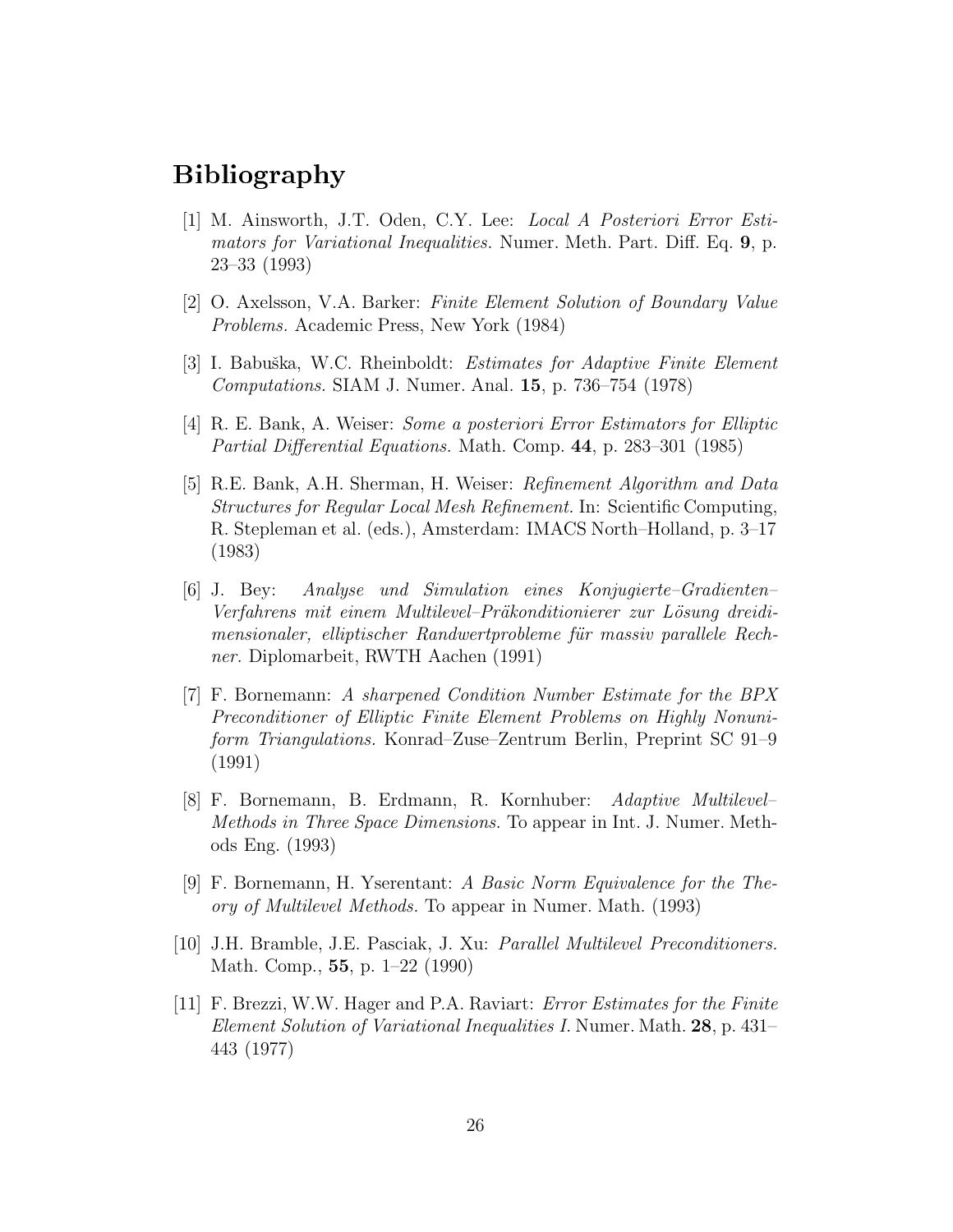- [12] W. Dahmen, A. Kunoth: *Multilevel Preconditioning.* Numer. Math. **63**, p. 315– 344 (1992)
- [13] P. Deuflhard, P. Leinen, H. Yserentant: *Concepts of an Adaptive Hierarchical Finite Element Code.* IMPACT 1, p. 3–35 (1989)
- [14] M. Dryja, O.B. Widlund: *Multilevel Additive Methods for Elliptic Finite Element Problems.* Tech. Rep. 507, Dept. of Comp. Science, Courant Inst. New York (1990)
- [15] M. Dryja, O.B. Widlund: *Towards a Unified Theory of Domain Decomposition Algorithms for Elliptic Problems.* In: Domain Decomposition Methods for Partial Differential Equations. T.F. Chan et al. (eds.), SIAM, Philadelphia, p. 3–21 (1989)
- [16] R. Glowinski, J.L. Lions, R. Trémolières: *Numerical Analysis of Variational Inequalities.* North–Holland, Amsterdam (1981)
- [17] B. Erdmann, R. Roitzsch: *3–D ELLKASK Programmers Manual 1.0* . To appear as Technical Report, Konrad–Zuse–Zentrum Berlin (ZIB)
- [18] W. Hackbusch, H.D. Mittelmann: *On Multigrid Methods for Variational Inequalities.* Numer. Math., **42**, p. 65–76 (1983)
- [19] R.H.W. Hoppe: *Multigrid Algorithms for Variational Inequalities.* SIAM J. Numer. Anal., **24**, p. 1046–1065 (1987)
- [20] R.H.W. Hoppe: *Two–sided Approximations for Unilateral Variational Inequalities by Multigrid Methods.* Optimization, **18**, p. 867–881 (1987)
- [21] R.H.W. Hoppe: *Une méthode multigrille pour la solution des problèmes d'obstacle.* M<sup>2</sup> AN, **24**, p. 711–736 (1990)
- [22] R.H.W. Hoppe, R. Kornhuber: *Multilevel Preconditioned CG–Iterations for Variational Inequalities.* In: Preliminary Proceedings of the 5th Copper Mountain Conference on Multigrid Methods, St. McCormick et al.(eds.), Copper Mountain Colorado (1991)
- [23] R.H.W. Hoppe, R. Kornhuber: *Adaptive Multilevel–Methods for Obstacle Problems.* to appear in SIAM J. Num. Anal. (1993)
- [24] C. Johnson: *Numerical Solutions of Partial Differential Equations by the Finite Element Method.* Cambridge University Press, Cambridge (1987)
- [25] C. Johnson: *Adaptive Finite Element Methods for the Obstacle Problem.* Preprint NO 1991–25, Chalmers University of Technology, Göteborg (1991)